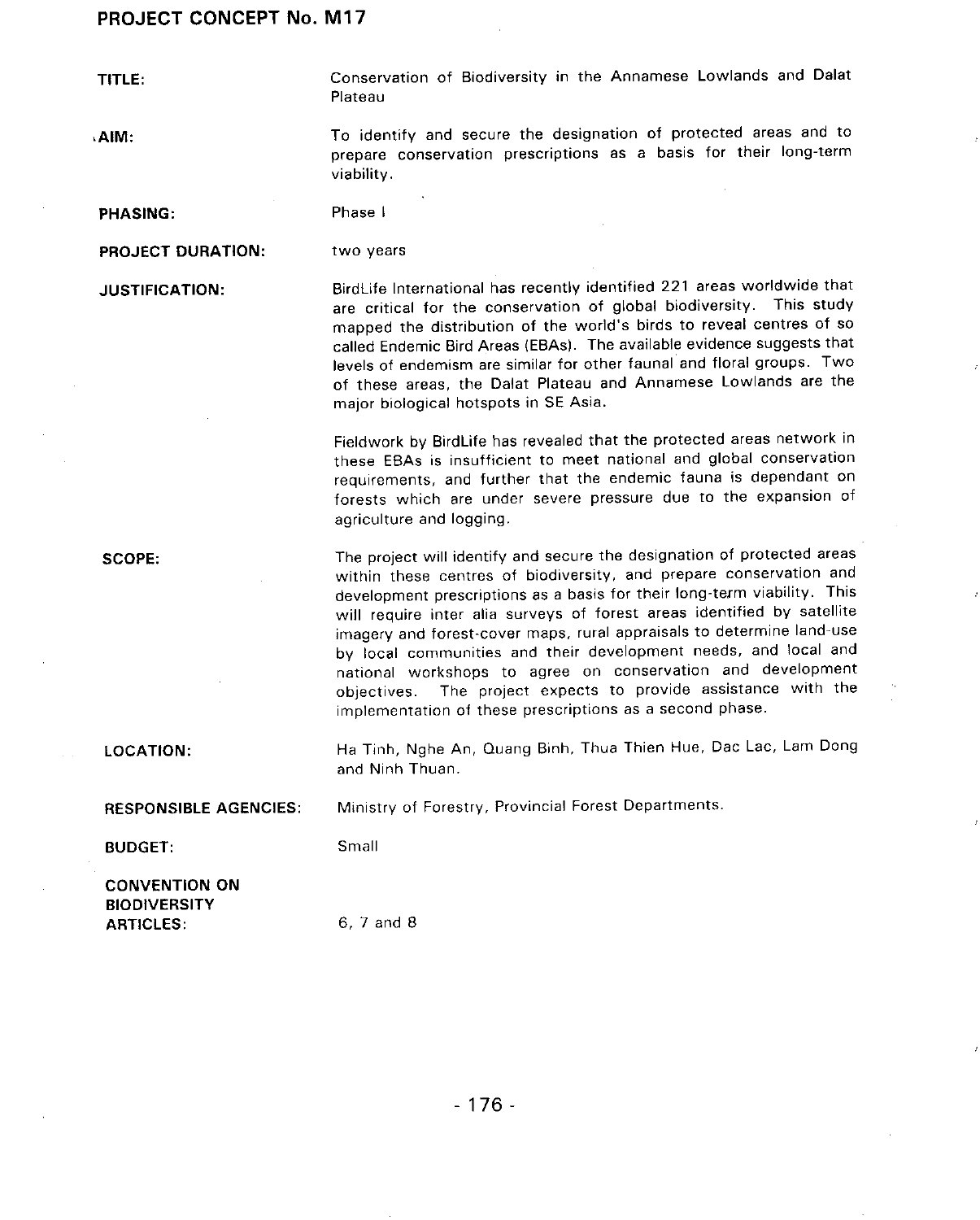| TITLE:                                                          | <b>Establishment of Coral Reef Protected Areas</b>                                                                                                                                                                                                                                                                                                                                                                          |
|-----------------------------------------------------------------|-----------------------------------------------------------------------------------------------------------------------------------------------------------------------------------------------------------------------------------------------------------------------------------------------------------------------------------------------------------------------------------------------------------------------------|
| AIMS:                                                           | To select representative coral reef sites of high conservation values and<br>to establish protected areas at such sites.                                                                                                                                                                                                                                                                                                    |
| <b>PHASING:</b>                                                 | Phase I                                                                                                                                                                                                                                                                                                                                                                                                                     |
| <b>PROJECT DURATION:</b>                                        | five years                                                                                                                                                                                                                                                                                                                                                                                                                  |
| <b>JUSTIFICATION:</b>                                           | Despite the long and complex coastline and marine ecosystems, there<br>are no marine protected areas in Vietnam. High biodiversity of coral<br>reefs and their role as fisheries nursery grounds are seriously threatened<br>and warrant immediate conservation efforts. Establishing protected<br>areas will help concentrate efforts on high priority sites under limited<br>resources (management capacity and finance). |
| SCOPE:                                                          | This project is to be implemented as two phases:<br>Baseline surveys and feasibility studies.<br>D.<br>$ 1\rangle$<br>Establishment of protected areas and preparation of<br>management plans.                                                                                                                                                                                                                              |
|                                                                 | While little-known sites will be dealt with in phase I, sites that have<br>already be surveyed in detail under various projects such as WWF-<br>VN0011 and National project KT-03-11 can enter phase II directly.                                                                                                                                                                                                           |
|                                                                 | As there is not yet an authority responsible specifically to marine and<br>coastal protected areas, such an authority has to be identified or<br>created, pulling together expertise from all aspects related to marine<br>conservation, before the commencement of phase one. At phase two,<br>protected area authorities will be formed at local levels to plan and<br>manage the protected areas.                        |
| PHASE I LOCATIONS:                                              | Sites which will be surveyed and assessed before July 94 under WWF<br>project VN0011: Phu Quoc and Cu Lao Cham; Islands that have been<br>surveyed under national project KT-03-11 but require more detailed<br>feasibility studies: Bach Long Vi. Sites that require baseline surveys:<br>Con Dao, Spratly Archipelagos, Phu Quy and nearby islands and reefs.                                                             |
| PHASE II LOCATIONS:                                             | Hon Mun (VN0011) and Hon Cau (VN0011). These two sites have<br>been proposed as marine park and marine reserve respectively and can<br>become demonstration sites for other proposed areas. Other sites from<br>phase I that possess high biodiversity values and conservation<br>potential.                                                                                                                                |
| <b>RESPONSIBLE AGENCIES:</b>                                    | Local Governments; Departments of Fisheries; Committee of Science,<br>Technology & Environment; HIO, IOOC, SIEBR                                                                                                                                                                                                                                                                                                            |
| <b>BUDGET:</b>                                                  | Medium                                                                                                                                                                                                                                                                                                                                                                                                                      |
| <b>CONVENTION ON</b><br><b>BIODIVERSITY</b><br><b>ARTICLES:</b> | 8                                                                                                                                                                                                                                                                                                                                                                                                                           |

 $\sim 10^{-11}$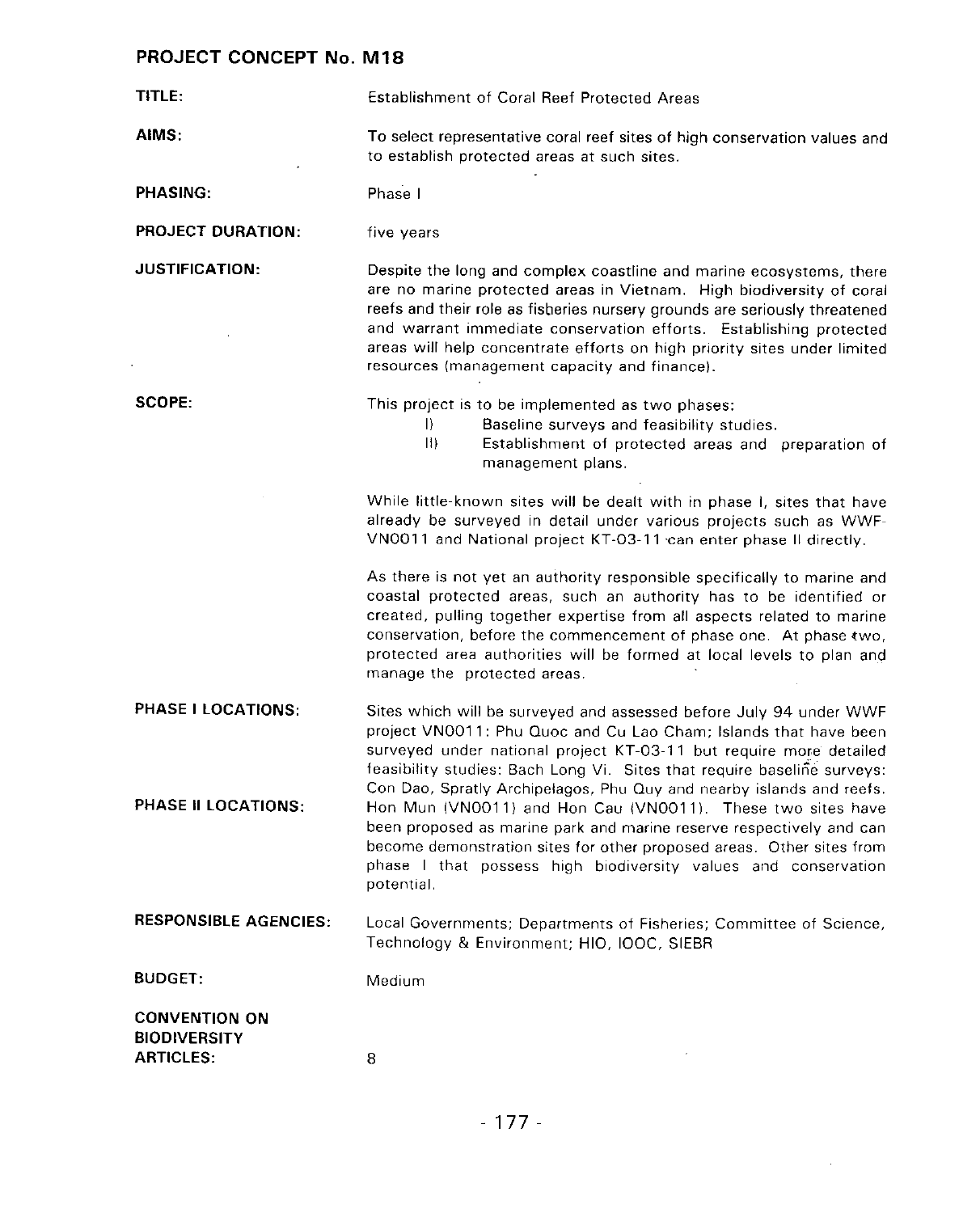TITLE: Establishment of Coastal Marine Protected Areas AIMS: To select sites & establish a system of coastal marine prot areas. PHASING: Phase II PROJECT DURATION: 5 years JUSTIFICATION: The biodiversity**,** ecological and economical values of coastal marine ecosystems have long been recognised. However**,** human dependence and threats on, and logistics of management of these ecosystems are so complex that protection of such systems is minimal. The establishment of protected areas will help concentrate efforts on high priority sites under limited resources (management power and finance). SCOPE: This project will be divided into two phases: I) Detailed feasibility studies with special reference to the economic-technical basis for protection. II) Protected area establishment and preparation of management plans. All sites proposed have been surveyed under KT-03-11**,** but require detailed feasibility studies before entry to phase II. Due to pressing human pressures on coastal wetland**,** multiple-use protected areas with complex zoning and management designs will be applicable to many cases, Other sites may**,** however, warrant a status that will allow them to remain safe from reclamation or conversion into ponds. LOCATIONS: Lagoons: - Tam Giang (Hue) - Oloan (Phu Yen) Tidal marsh: - Tien Yen - Ha Coi (Quang Ninh) - Yen Hung (Quang Ninh) - Tien Lang (Haiphong) - Xuan Thuy {Nam Ha) - Duyen Hal (Ho Chi Minh City) Ca Mau (Minh Hal) LEAD AGENCY: To be formed at central level (NCNST**/**MOSTE**/**MOF) RESPONSIBLE AGENCIES: HIO**,** IOOC, Hue University**,** HCM University**,** Fisheries Departments and Agricultural Departments. BUDGET: Medium CONVENTION ON **BIODIVERSITY** ARTICLES: 8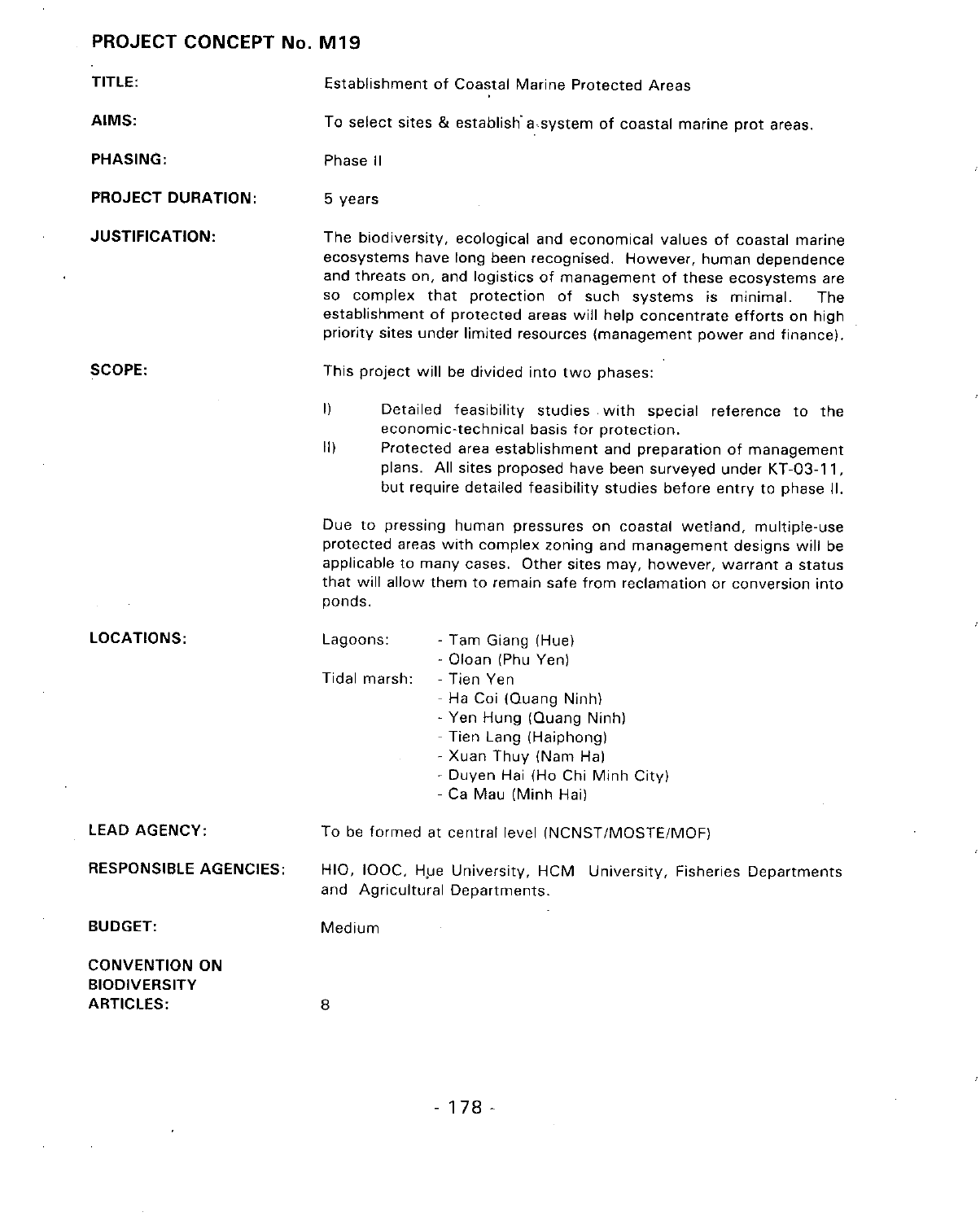| TITLE:                                                          | Establishment of Muong Nhe Reserve                                                                                               |                                                                                                                                                                                                                                                                                                                          |
|-----------------------------------------------------------------|----------------------------------------------------------------------------------------------------------------------------------|--------------------------------------------------------------------------------------------------------------------------------------------------------------------------------------------------------------------------------------------------------------------------------------------------------------------------|
| AIMS:                                                           | Ensure high level of protection for remaining patches of original forest?<br>and stabilise land-use practices over a large area. |                                                                                                                                                                                                                                                                                                                          |
| <b>PHASING:</b>                                                 | Phase III                                                                                                                        |                                                                                                                                                                                                                                                                                                                          |
| <b>PROJECT DURATION:</b>                                        | five years                                                                                                                       |                                                                                                                                                                                                                                                                                                                          |
| <b>JUSTIFICATION:</b>                                           |                                                                                                                                  | Muong Nhe is Vietnam's largest nature reserve. Although the reserve<br>largely contains secondary forest and scrub, it still supports large<br>mammals including elephants, gaur, tigers and other larger mammals.<br>Surviving forest patches support gibbons and other forest fauna and<br>flora typical of NW region. |
| <b>SCOPE:</b>                                                   | 1.                                                                                                                               | Enlarge the existing reserve of 180,000 ha to a total of<br>400,000 ha including development of buffer zones for nine<br>communities in line with the management plan.                                                                                                                                                   |
|                                                                 | 2.                                                                                                                               | Build a protection team with an emphasis on the recruitment of<br>ethnic minorities.                                                                                                                                                                                                                                     |
|                                                                 | 3.                                                                                                                               | Develop infrastructure and purchase equipment necessary to<br>focus protection on forest areas of high biodiversity value.                                                                                                                                                                                               |
|                                                                 | 4.                                                                                                                               | Control hunting and ban on the use of explosives and poison<br>for fishing and use of automatic weapons for hunting.                                                                                                                                                                                                     |
|                                                                 | 5.                                                                                                                               | Develop transfrontier links with proposed Phou Dene Dinh<br>Nature Reserve in Laos.                                                                                                                                                                                                                                      |
| LOCATION:                                                       | Muong Te and Muong Lay districts, Lai Chau Province.                                                                             |                                                                                                                                                                                                                                                                                                                          |
| <b>RESPONSIBLE AGENCIES:</b>                                    | Ministry of Forestry, Lai Chau Peoples Committee                                                                                 |                                                                                                                                                                                                                                                                                                                          |
| <b>BUDGET:</b>                                                  | Medium                                                                                                                           |                                                                                                                                                                                                                                                                                                                          |
| <b>CONVENTION ON</b><br><b>BIODIVERSITY</b><br><b>ARTICLES:</b> | 8 and 10                                                                                                                         |                                                                                                                                                                                                                                                                                                                          |

 $\mathcal{L}(\mathcal{L}^{\mathcal{L}})$  and  $\mathcal{L}(\mathcal{L}^{\mathcal{L}})$  and  $\mathcal{L}(\mathcal{L}^{\mathcal{L}})$ 

 $\sim 10^7$ 

 $\mathcal{L}(\mathcal{L}^{\mathcal{L}})$  and  $\mathcal{L}^{\mathcal{L}}$  and  $\mathcal{L}^{\mathcal{L}}$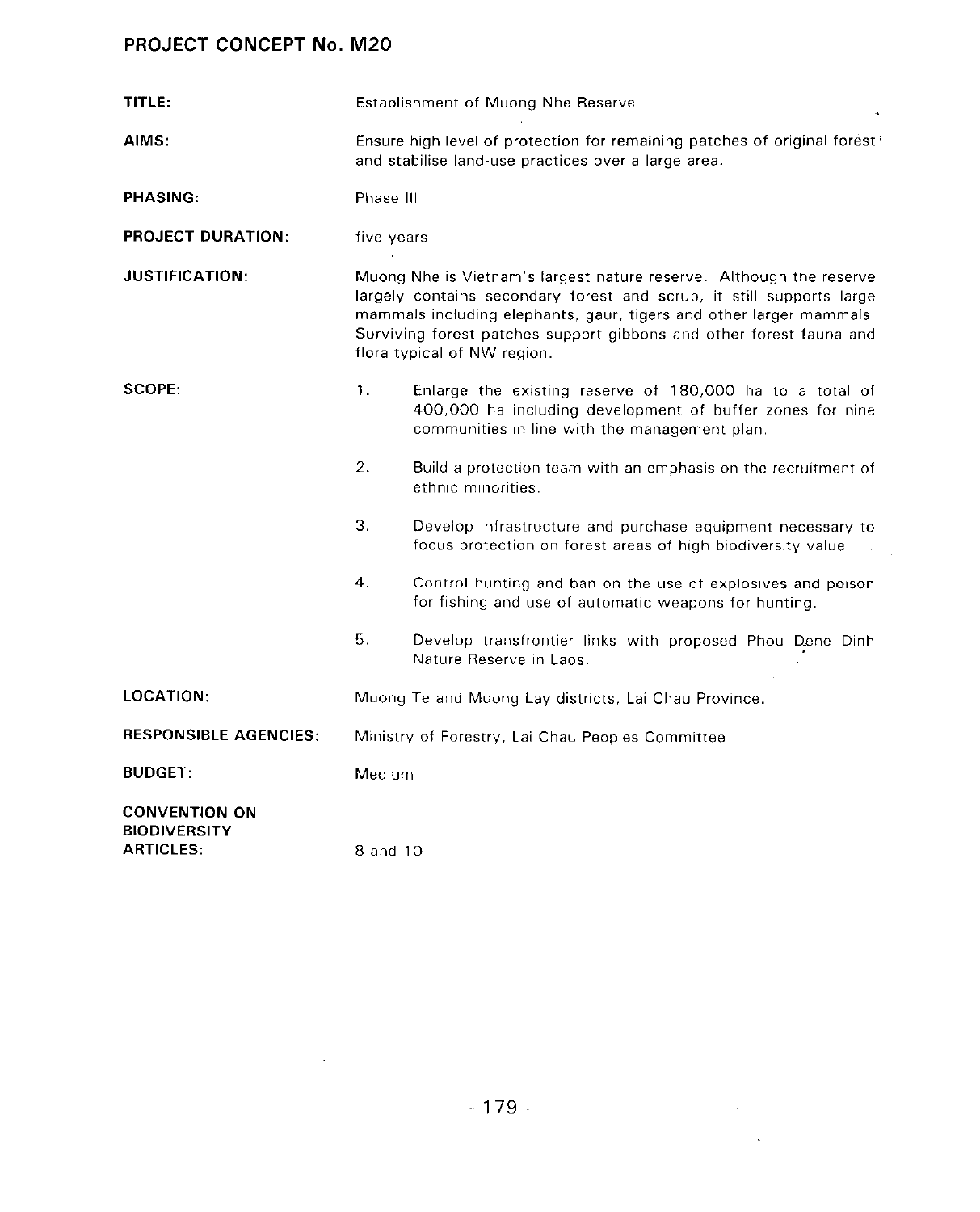TITLE: Integrated Coastal Zone Management (ICZM)

AIMS: To pr**epa**r**e an** ICZM Str**a**t**e**gy for the c**o**ast**a**l **z**one **o**f Vi**et**na**m**.

PHASING: Phase 1

PROJECT DURATION: three years

SCOPE: Due to the complexity of c**o**astal environments and the types and intensi**t**y of utilisation in these areas**,** an integrated management strategy is needed for the sustainable utilisation and development of such areas and resources. This ICZM Strategy will form the guidelines for the management of the coastal zones of Vietnam covering activities such as mangrove deforestation, reclamation for agriculture and settlement**,** aqu**ac**ulture de**v**el**o**pment**, c**oast**a**l **c**on**s**t**r**u**c**tio**n** and industries**,** etc.

LOCATION: Central LEAD AGENCY: SPC**/**MOSTE R**E**SPO**N**SIBLE A**G**ENCIES: M**O**F, MOA**,** M**O**E BUDGET: Medium CONVENTION ON BIODIVERSI**T**Y ARTICLES: 8 and 10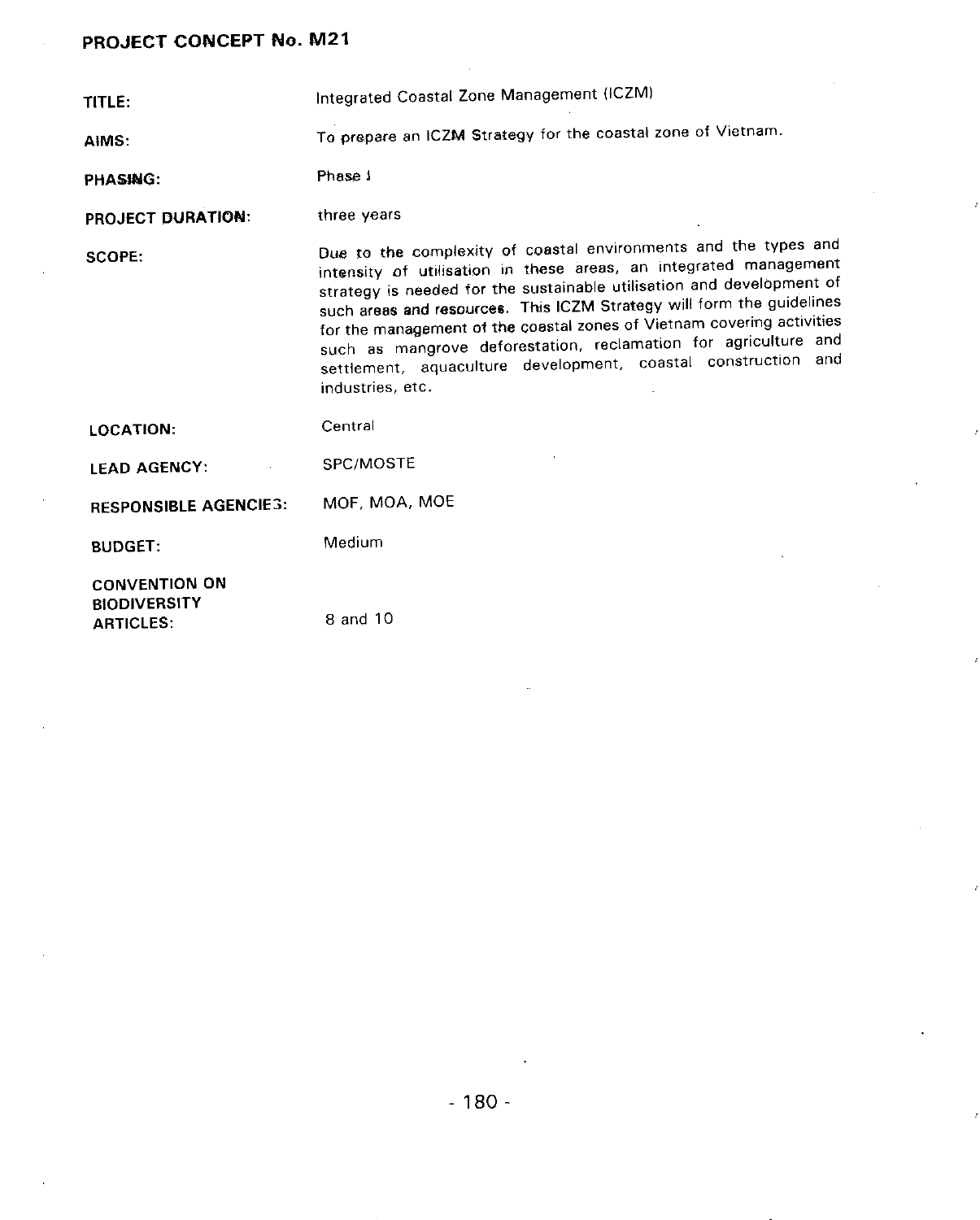$\sim 10^{-10}$ 

 $\mathcal{A}^{\mathcal{A}}$ 

 $\mathcal{L}^{\text{max}}_{\text{max}}$ 

| TITLE:                                                          | Yok Don Integrated Conservation                                                                                                                                                                                                                                                                                                                                                                                                                                                                                             |
|-----------------------------------------------------------------|-----------------------------------------------------------------------------------------------------------------------------------------------------------------------------------------------------------------------------------------------------------------------------------------------------------------------------------------------------------------------------------------------------------------------------------------------------------------------------------------------------------------------------|
| AIMS:                                                           | To secure the long-term viability of Yok Don National Park                                                                                                                                                                                                                                                                                                                                                                                                                                                                  |
| PHASING:                                                        | Phase I                                                                                                                                                                                                                                                                                                                                                                                                                                                                                                                     |
| <b>PROJECT DURATION:</b>                                        | five years                                                                                                                                                                                                                                                                                                                                                                                                                                                                                                                  |
| <b>JUSTIFICATION:</b>                                           | Yok Don National Park is unique because it is the only protected dry<br>dipterocarp forest. It is also unusual in being a protected area<br>consisting largely of primary forest habitats without human habitation.<br>However, Dac Lac Province receives numerous migrants annually, many<br>of whom settle in areas peripheral to Yok Don. The development of a<br>buffer zone is urgently required.                                                                                                                      |
| SCOPE.                                                          | At present the lands proposed as buffer zones are largely forested -- an<br>exception in Vietnam. It is important that forest cover is maintained on<br>these lands and that human land-use is strictly stabilised to meet the<br>conservation objectives of the national park. This project will involve<br>the co-operation of several agencies to plan, develop and execute a<br>land-use scheme in support of the conservation objectives of Yok Don<br>National Park. Development of ecotourism will also be included. |
| <b>LOCATION:</b>                                                | Dac Lac                                                                                                                                                                                                                                                                                                                                                                                                                                                                                                                     |
| <b>RESPONSIBLE AGENCIES:</b>                                    | Yok Don National Park Management Office, Provincial Forest Protection-1<br>Department, Ministry of Forestry, Ministry of Sedentarisation.                                                                                                                                                                                                                                                                                                                                                                                   |
| <b>BUDGET:</b>                                                  | Medium                                                                                                                                                                                                                                                                                                                                                                                                                                                                                                                      |
| <b>CONVENTION ON</b><br><b>BIODIVERSITY</b><br><b>ARTICLES:</b> | 8 and 10                                                                                                                                                                                                                                                                                                                                                                                                                                                                                                                    |

 $\overline{\phantom{a}}$  $\sim$ 

 $\mathcal{A}$ 

 $\mathcal{L}^{\text{max}}_{\text{max}}$  and  $\mathcal{L}^{\text{max}}_{\text{max}}$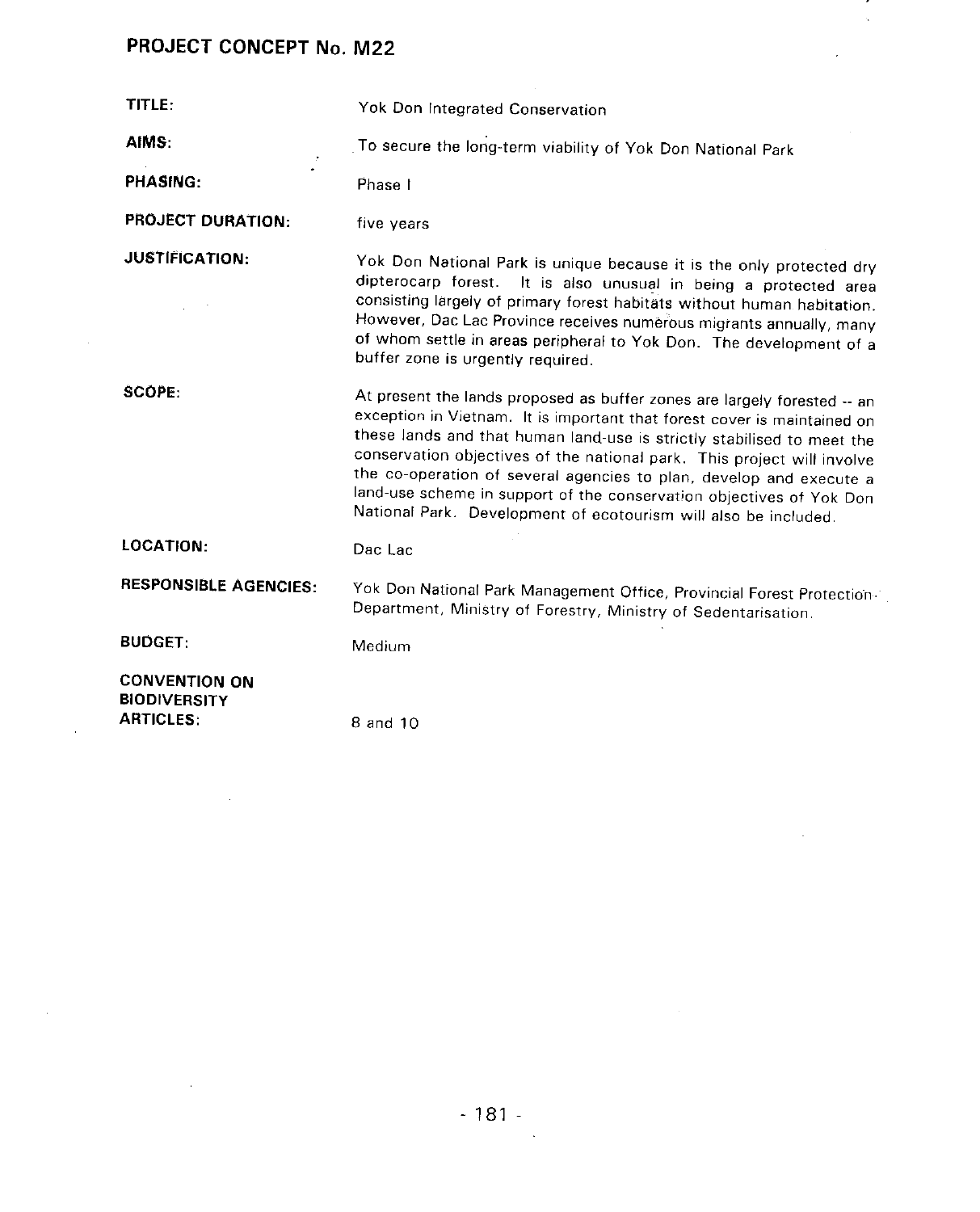TITLE: Buffer Zone Management

AIMS: To study new ways of managing buffer zones

PHASING: Phase II

PRO**J**ECT DURATIO**N**: 5 y**ea**rs, with a second phase after 2000

JUSTIFICATION: Biodiversity conservation will require the support and collaboration of<br>local people. One way of involving them in the management of biodiversity is the designation of buffer zones around core protection zones. The concept of buffer zones is still relatively new, and there are zones. The concept of buffer zones is still *free project* will be no tested management models available yet. The project will have a project will have a project will have a pro develop appropriate models for Vietnam.

SCOPE: The project will work with the communities around a few selected<br>protected areas, and involve the authority responsible for the management of the core area. Community approaches to biodiversity conservation will be studied using PRA and other relevant techniques, and management models will be developed. The project will need to and management models will be developed. The project will need to provide a success and review have a follow-up phase, in order to  $\epsilon$ progress.

LOCA**T**ION: Selected biodiversity "hot spots".

RESPO**N**SIBLE AGE**N**CIES: MOF**,** MOSTE, Fisheries**,** Provincial Committees, local communities

BUDGET: Medium

- 182-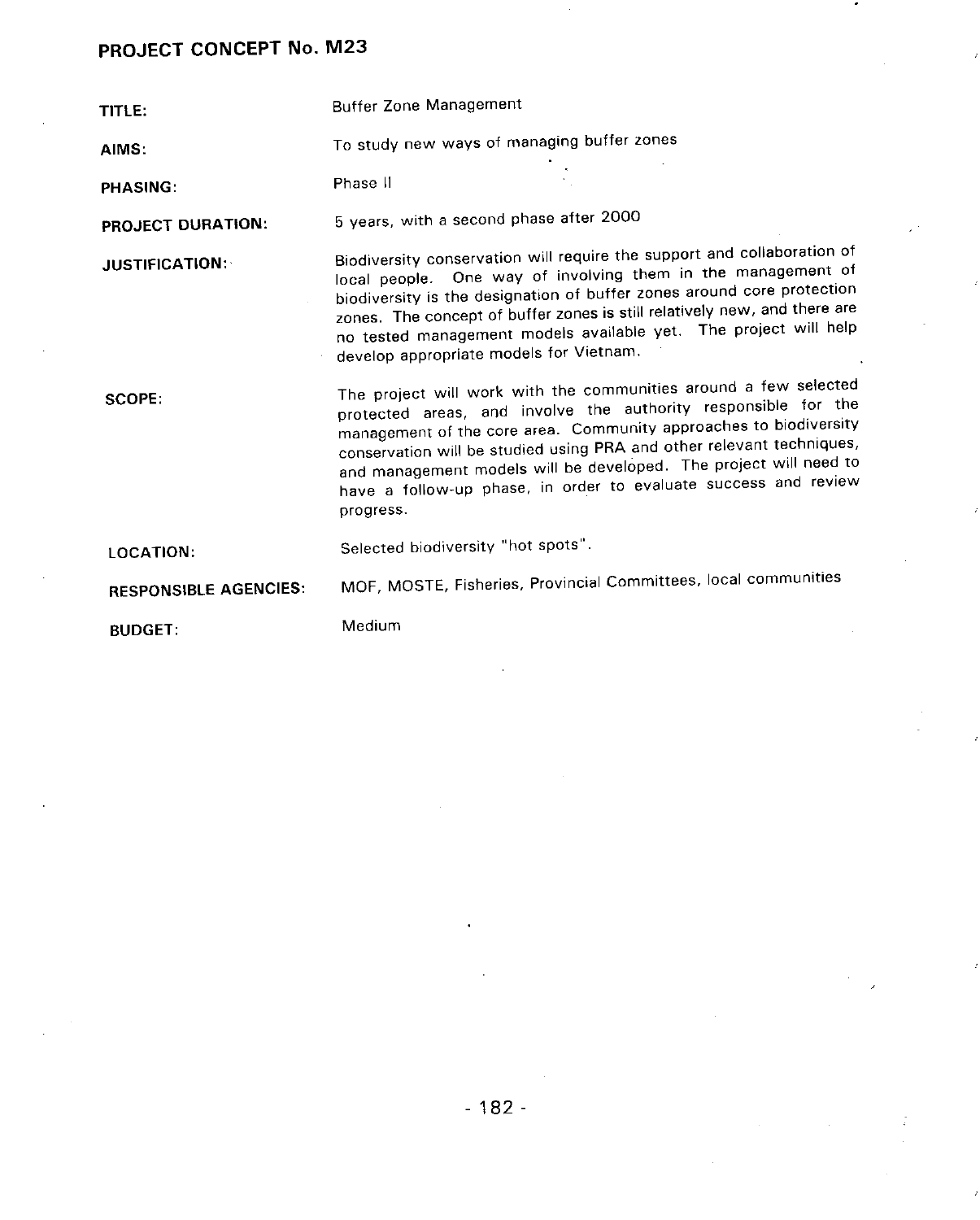$\mathcal{L}_\mathrm{c}$ 

 $\mathcal{A}^{\mathcal{B}}$ 

 $\ddot{\phantom{a}}$ 

 $\ddot{\phantom{a}}$ 

| TITLE:                                                          |         | Rehabilitation of Degraded Mangrove Forests in Ca Mau Peninsula                                                                                                                                                                                                                                                                                                       |
|-----------------------------------------------------------------|---------|-----------------------------------------------------------------------------------------------------------------------------------------------------------------------------------------------------------------------------------------------------------------------------------------------------------------------------------------------------------------------|
| AIMS:                                                           |         | To bring additional land under mangrove forests; To protect important<br>sites for wildlife, especially birds                                                                                                                                                                                                                                                         |
| PHASING:                                                        | Phase I |                                                                                                                                                                                                                                                                                                                                                                       |
| <b>PROJECT DURATION:</b>                                        | 6 years |                                                                                                                                                                                                                                                                                                                                                                       |
| <b>JUSTIFICATION:</b>                                           |         | Historically, Ca Mau peninsula had one of the richest and most complex<br>mangrove systems in SE Asia. Although entirely destroyed during the<br>wars, it has been extensively reforested. New forests are less complex<br>than the original and face new threats from local people making fish<br>ponds. A new effort to restore these mangroves is urgently needed. |
| <b>SCOPE:</b>                                                   |         | Following an assessment of existing forest cover in the peninsula and<br>a review of existing the settlement policy, the project will include:                                                                                                                                                                                                                        |
|                                                                 | 1.      | Protection and enrichment planting in areas where such<br>practices will ensure rehabilitation of mangrove forests.                                                                                                                                                                                                                                                   |
|                                                                 | 2.      | Establishment and maintenance of plantations in completely<br>denuded mangrove areas.                                                                                                                                                                                                                                                                                 |
|                                                                 | 3.      | Review of regulations regarding use of mangrove forests.                                                                                                                                                                                                                                                                                                              |
|                                                                 | 4.      | Prepare and implement plans for protection and of important<br>sites for wildlife especially birds.                                                                                                                                                                                                                                                                   |
|                                                                 | 5.      | Increase awareness among local people of the importance of<br>conservation measures.                                                                                                                                                                                                                                                                                  |
|                                                                 |         | The project will involve a social development component to ensure that<br>local villagers do not destroy planted mangrove forests. Some forests<br>will be strictly protected as in-situ conservation areas.                                                                                                                                                          |
| LOCATION:                                                       |         | Ca Mau peninsula                                                                                                                                                                                                                                                                                                                                                      |
| <b>RESPONSIBLE AGENCIES:</b>                                    |         | Ministry of Forestry, Peoples Committee of Minh Hai                                                                                                                                                                                                                                                                                                                   |
| <b>BUDGET:</b>                                                  | Medium  |                                                                                                                                                                                                                                                                                                                                                                       |
| <b>CONVENTION ON</b><br><b>BIODIVERSITY</b><br><b>ARTICLES:</b> |         | 8, 9, 10 and 11                                                                                                                                                                                                                                                                                                                                                       |

 $\mathcal{L}_{\mathrm{in}}$ 

 $\sim$ 

 $\frac{1}{2} \frac{1}{2} \frac{1}{2} \frac{1}{2} \frac{1}{2}$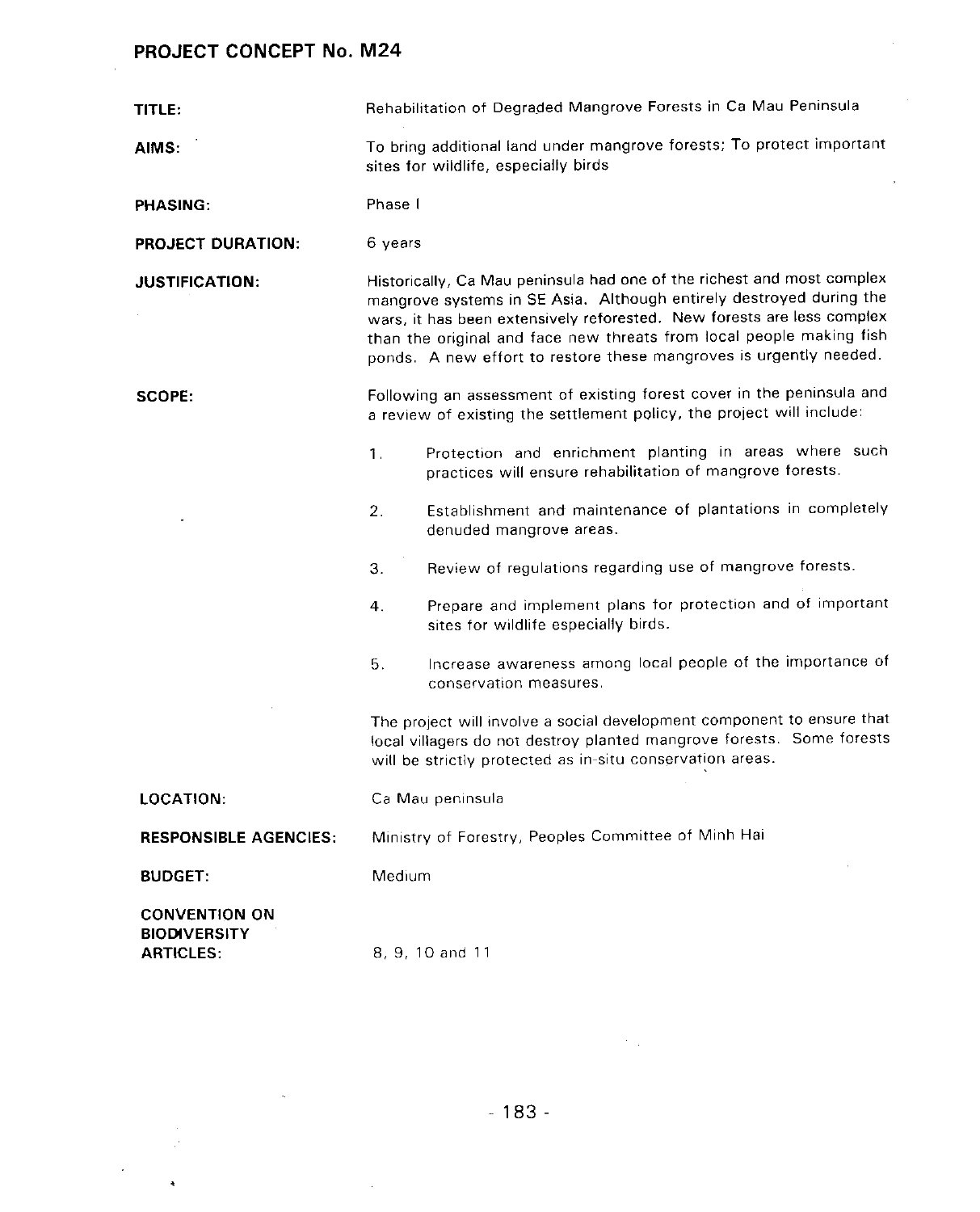| <b>TITLE:</b>                                                   | Midlands Restoration Research                                                                                                                                                                                                                                                                                                                                          |
|-----------------------------------------------------------------|------------------------------------------------------------------------------------------------------------------------------------------------------------------------------------------------------------------------------------------------------------------------------------------------------------------------------------------------------------------------|
| AIMS:                                                           | To examine various models for sustainable land-use patterns in<br>degraded mid-land areas in different parts of the country.                                                                                                                                                                                                                                           |
| <b>PHASING:</b>                                                 | Phase II                                                                                                                                                                                                                                                                                                                                                               |
| <b>PROJECT DURATION:</b>                                        | 5 years                                                                                                                                                                                                                                                                                                                                                                |
| <b>JUSTIFICATION:</b>                                           | Vietnam is attempting to restore fertility and productivity to over 10<br>million ha of degraded lands. Existing research as to which croppings<br>or inter-cropping systems are most suitable is still rudimentary.                                                                                                                                                   |
| SCOPE:                                                          | The project will provide advice to local communities willing to set up<br>experimental land use plots, will provide some physical assistance and<br>seeds to participating communities and will measure and analyse<br>productivity and impacts on soil quality, water-table and other factors.<br>Analysis of the data will lead to recommendations of suitability of |
|                                                                 | different integrated agro-forestry or crop rotational systems for different<br>land and climate conditions.                                                                                                                                                                                                                                                            |
| <b>LOCATION:</b>                                                | Selected mid-land localities in north, central and south Vietnam                                                                                                                                                                                                                                                                                                       |
| <b>RESPONSIBLE AGENCIES:</b>                                    | MOSTE will supervise research programmes undertaken by several<br>agencies.                                                                                                                                                                                                                                                                                            |
| <b>BUDGET:</b>                                                  | Medium                                                                                                                                                                                                                                                                                                                                                                 |
| <b>CONVENTION ON</b><br><b>BIODIVERSITY</b><br><b>ARTICLES:</b> | 6 and 10                                                                                                                                                                                                                                                                                                                                                               |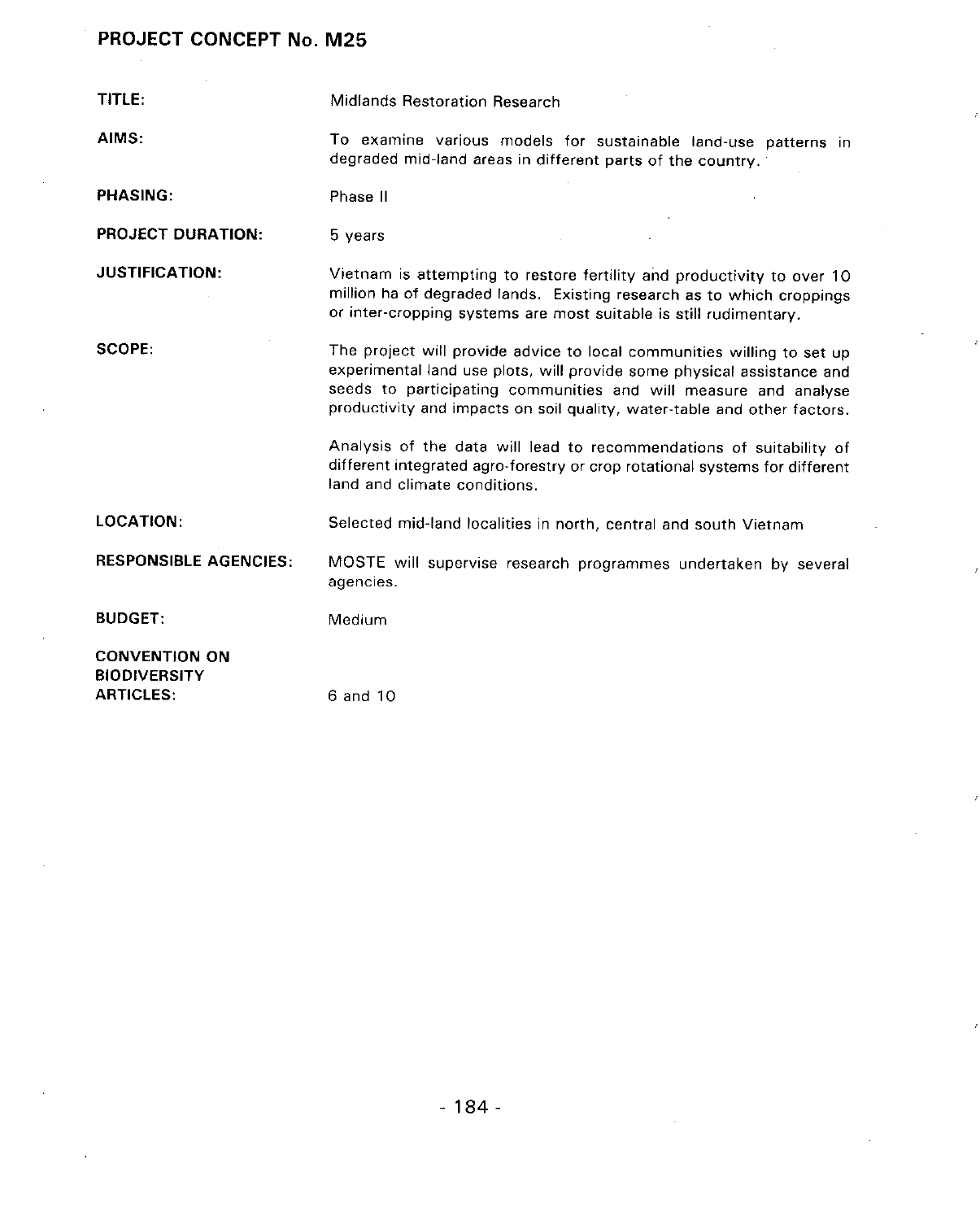$\sim$ 

 $\mathcal{L}$ 

 $\sim$ 

| TITLE:                                                          |            | Capacity Building for Biodiversity Conservation                                                                                                                                         |
|-----------------------------------------------------------------|------------|-----------------------------------------------------------------------------------------------------------------------------------------------------------------------------------------|
| AIMS:                                                           |            | Develop a skilled cadre of conservation officers at all levels.                                                                                                                         |
| PHASING:                                                        | Phase I    |                                                                                                                                                                                         |
| <b>PROJECT DURATION:</b>                                        | five years |                                                                                                                                                                                         |
| <b>JUSTIFICATION:</b>                                           |            | Several agencies connected with conservation and biodiversity have<br>a shortage of staff with specialised training in wildlife biology,<br>conservation and protected area management. |
| <b>SCOPE:</b>                                                   | 1.         | Develop training centres in three national parks.                                                                                                                                       |
|                                                                 | 2.         | Develop training courses for Protected Area managers,<br>technical staff and rangers.                                                                                                   |
|                                                                 | 3.         | Conduct field training courses.                                                                                                                                                         |
|                                                                 | 4.         | Upgrade forestry training programmes.                                                                                                                                                   |
|                                                                 | 5.         | Organise overseas training in special skills.                                                                                                                                           |
|                                                                 | 6.         | Organise overseas study-tours for in-service upgrading.                                                                                                                                 |
|                                                                 |            | The on-going project will train more than 2,000 people.                                                                                                                                 |
| <b>LOCATION:</b>                                                | Hanoi      |                                                                                                                                                                                         |
| <b>RESPONSIBLE AGENCIES:</b>                                    |            | Ministry of Forestry                                                                                                                                                                    |
| <b>BUDGET:</b>                                                  |            | Medium (funding secured)                                                                                                                                                                |
| <b>CONVENTION ON</b><br><b>BIODIVERSITY</b><br><b>ARTICLES:</b> | 12         |                                                                                                                                                                                         |

 $\overline{\phantom{a}}$ 

 $\sim 10$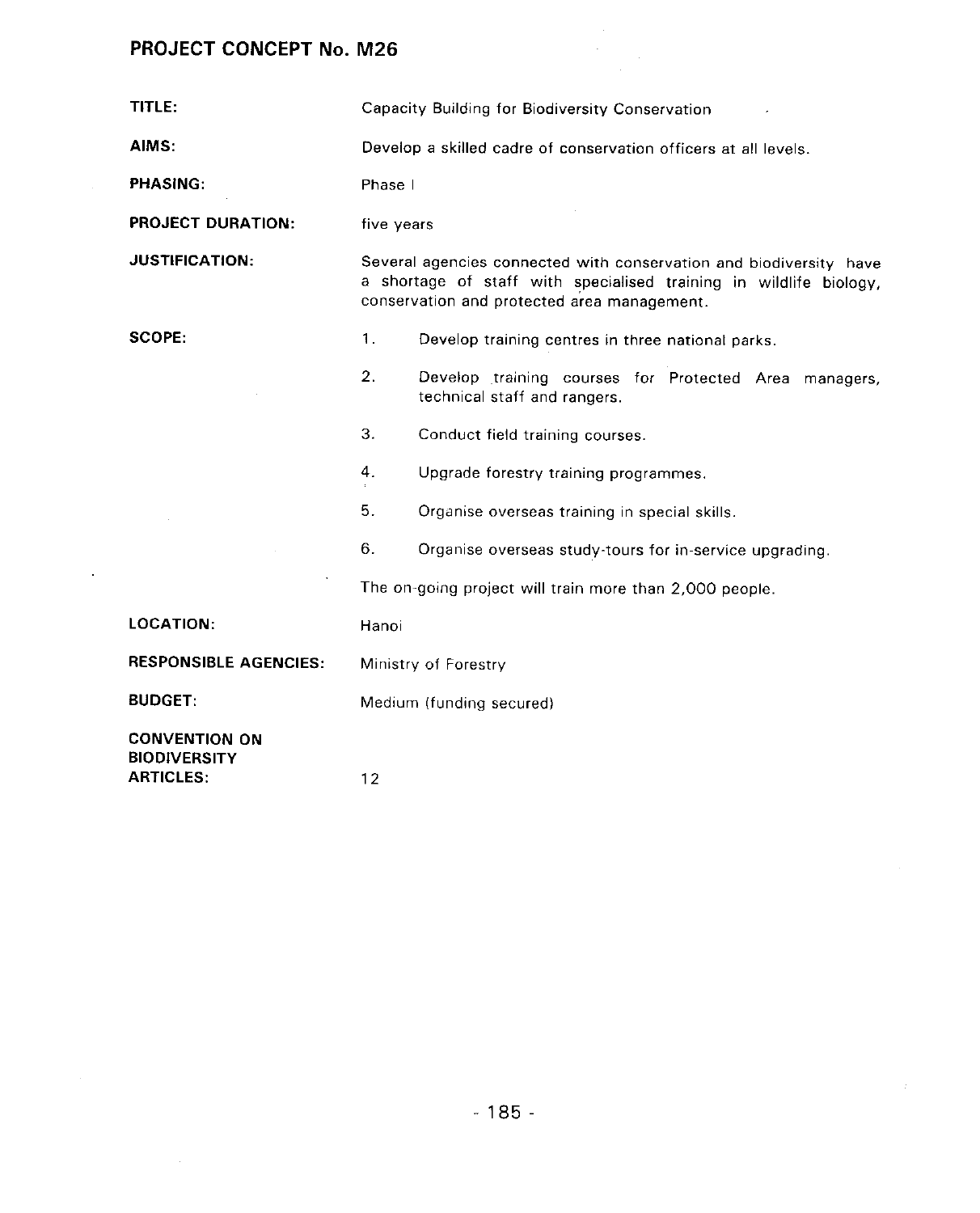| TITLE:                                                          | Cuc Phuong National Park Training Development                                                                                                                                                                                                                                                                                                                                                                                                                                                                                                          |
|-----------------------------------------------------------------|--------------------------------------------------------------------------------------------------------------------------------------------------------------------------------------------------------------------------------------------------------------------------------------------------------------------------------------------------------------------------------------------------------------------------------------------------------------------------------------------------------------------------------------------------------|
| AIMS:                                                           | Develop a training centre in the National Park and develop buffer zones                                                                                                                                                                                                                                                                                                                                                                                                                                                                                |
| <b>PHASING:</b>                                                 | Phase I                                                                                                                                                                                                                                                                                                                                                                                                                                                                                                                                                |
| <b>PROJECT DURATION:</b>                                        | five years                                                                                                                                                                                                                                                                                                                                                                                                                                                                                                                                             |
| <b>JUSTIFICATION:</b>                                           | A shortage of trained field staff and managers is one of the principal<br>constraints in in-situ conservation in Vietnam.                                                                                                                                                                                                                                                                                                                                                                                                                              |
| SCOPE:                                                          | This is Vietnam's first National Park established in 1962. Most of the<br>necessary infrastructure already exists. The project will construct a<br>training centre in the park for training guards and managers of<br>protected areas in north Vietnam. Construction and running of training<br>courses are already guaranteed under the GEF project.<br>Several villages of Muong people have been relocated from the central<br>valley of the park. These and other villages around the park need<br>further support to develop stable buffer zones. |
| <b>LOCATION:</b>                                                | Ninh Binh Province                                                                                                                                                                                                                                                                                                                                                                                                                                                                                                                                     |
| <b>RESPONSIBLE AGENCIES:</b>                                    | Ministry of Forestry, National Park Management Committee                                                                                                                                                                                                                                                                                                                                                                                                                                                                                               |
| <b>BUDGET:</b>                                                  | Training centre - Medium (part of US\$3 million GEF project)<br>Buffer zones - Medium (awaiting funding)                                                                                                                                                                                                                                                                                                                                                                                                                                               |
| <b>CONVENTION ON</b><br><b>BIODIVERSITY</b><br><b>ARTICLES:</b> | 12                                                                                                                                                                                                                                                                                                                                                                                                                                                                                                                                                     |

 $\overline{1}$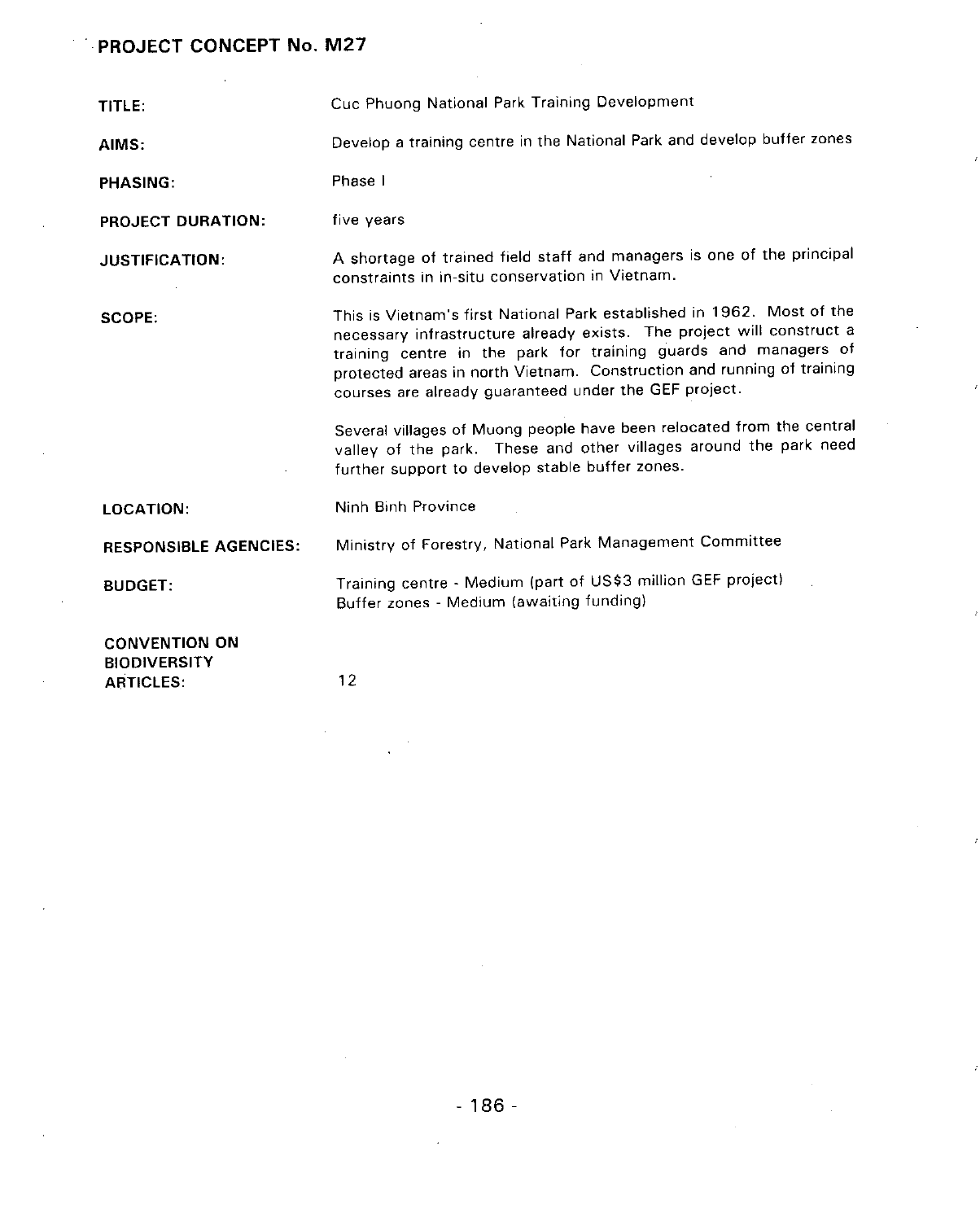$\Delta \sim 10^{11}$  m

| TITLE:                                                          | Promoting Non-Damaging Fishing Methods                                                                                                                                                                                                                                                                                                                                                                                                                                                                                       |
|-----------------------------------------------------------------|------------------------------------------------------------------------------------------------------------------------------------------------------------------------------------------------------------------------------------------------------------------------------------------------------------------------------------------------------------------------------------------------------------------------------------------------------------------------------------------------------------------------------|
| AIMS:                                                           | To gradually replace damaging fishing practices by non-damaging<br>methods while maintaining the fisher's livelihoods.                                                                                                                                                                                                                                                                                                                                                                                                       |
| <b>PHASING:</b>                                                 | Phase I                                                                                                                                                                                                                                                                                                                                                                                                                                                                                                                      |
| <b>PROJECT DURATION:</b>                                        | three years                                                                                                                                                                                                                                                                                                                                                                                                                                                                                                                  |
| <b>JUSTIFICATION:</b>                                           | Marine biodiversity and fisheries resources have been hampered by<br>damaging fishing methods in many areas all across the country.<br>Fishermen are not always to be blamed as they generally know very<br>well the harm they are causing but have no alternative way of fishing<br>for a living. It is essential that technical and financial assistance be<br>given to help fishermen convert to non-damaging fishing methods, else<br>no protective measures will be effective.                                          |
| <b>SCOPE:</b>                                                   | The project will involve research and promotion of fishing methods<br>such as long line to replace damaging methods especially dynamite<br>fishing, night fishing with strong lamp and bottom set nets. Financial<br>assistance (from aid agencies or bank loans) will be provided and<br>collective arrangement made to help fishermen purchase new fishing<br>gear and vessels. Expertise on when and where to catch will also be<br>passed onto fishermen to avoid hampering fisheries recruitment and<br>sustainability. |
| <b>PRIORITY LOCATIONS:</b>                                      | Quang Ninh Haiphong<br>Khanh Hoa - Binh Thuan<br>Kien Giang - Minh Hai                                                                                                                                                                                                                                                                                                                                                                                                                                                       |
| <b>LEAD AGENCY:</b>                                             | Ministry of Fisheries                                                                                                                                                                                                                                                                                                                                                                                                                                                                                                        |
| <b>RESPONSIBLE AGENCIES:</b>                                    | Fisheries Resources Protection Department in provinces.<br><b>RIMP</b>                                                                                                                                                                                                                                                                                                                                                                                                                                                       |
| <b>BUDGET:</b>                                                  | Medium                                                                                                                                                                                                                                                                                                                                                                                                                                                                                                                       |
| <b>CONVENTION ON</b><br><b>BIODIVERSITY</b><br><b>ARTICLES:</b> | 10 and 16                                                                                                                                                                                                                                                                                                                                                                                                                                                                                                                    |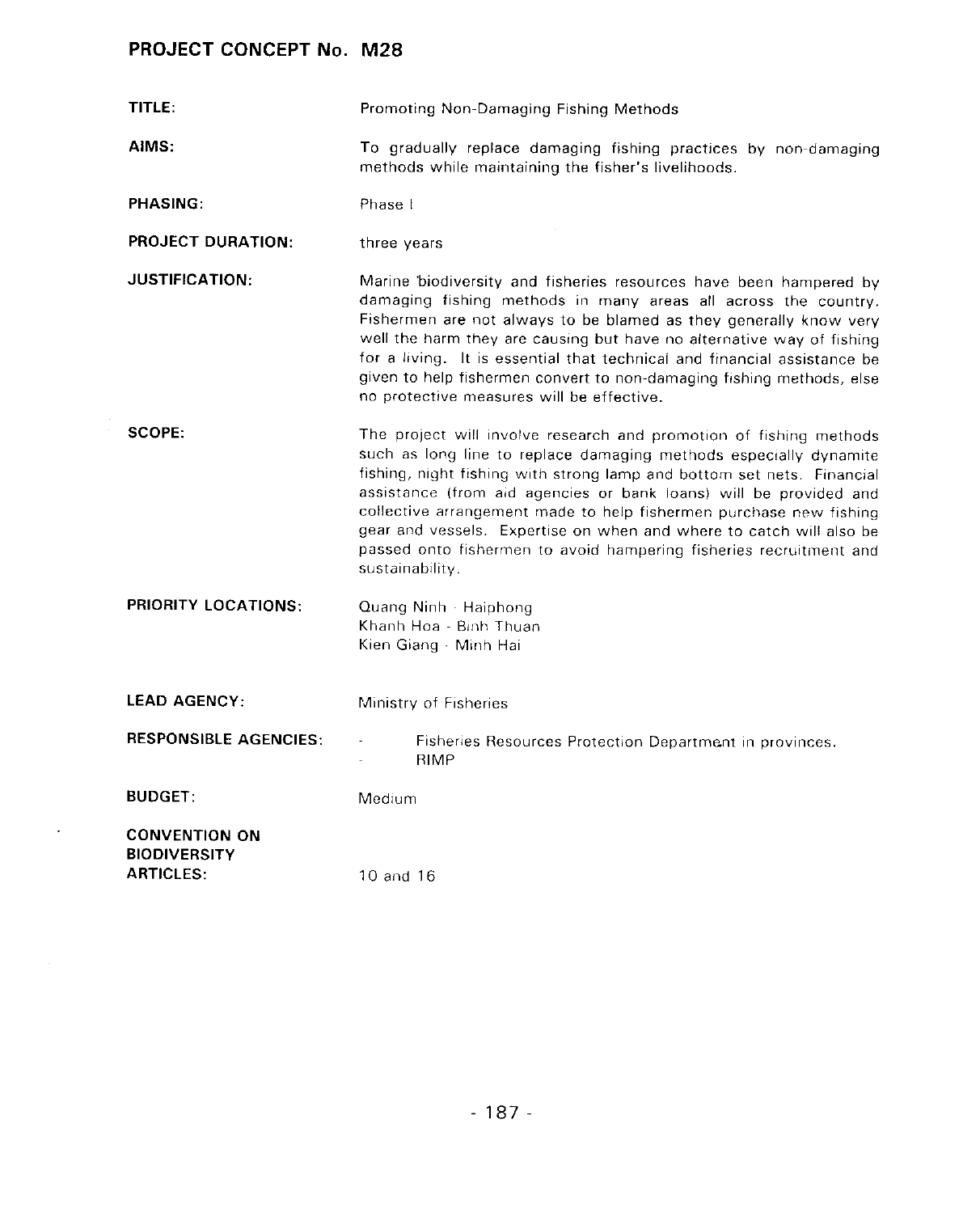| TITLE:                                                          | <b>Wetlands Conservation Strategy</b>                                                                                                                                                                                          |
|-----------------------------------------------------------------|--------------------------------------------------------------------------------------------------------------------------------------------------------------------------------------------------------------------------------|
| AIMS:                                                           | Complete surveys of priority wetland sites in Vietnam and develop a<br>wetland conservation and management programme.                                                                                                          |
| <b>PHASING:</b>                                                 | Phase I                                                                                                                                                                                                                        |
| <b>PROJECT DURATION:</b>                                        | 2 years                                                                                                                                                                                                                        |
| <b>JUSTIFICATION:</b>                                           | Conservation of important wetland sites in Vietnam is vital. But, many<br>sites are threatened by development including drainage, overuse and<br>pollution. A critical review and development strategy are urgently<br>needed. |
| SCOPE:                                                          | The outline of a wetland programme contained within the BAP,<br>provides the basis for developing a national wetland strategy.                                                                                                 |
|                                                                 | Several sites are identified for more in depth surveys and studies.<br>Some wetlands need immediate protection.                                                                                                                |
| <b>LOCATION:</b>                                                | Hanoi                                                                                                                                                                                                                          |
| <b>RESPONSIBLE AGENCIES:</b>                                    | MOSTE to co-ordinate suitable planning team                                                                                                                                                                                    |
| <b>BUDGET:</b>                                                  | Medium                                                                                                                                                                                                                         |
| <b>CONVENTION ON</b><br><b>BIODIVERSITY</b><br><b>ARTICLES:</b> | 6                                                                                                                                                                                                                              |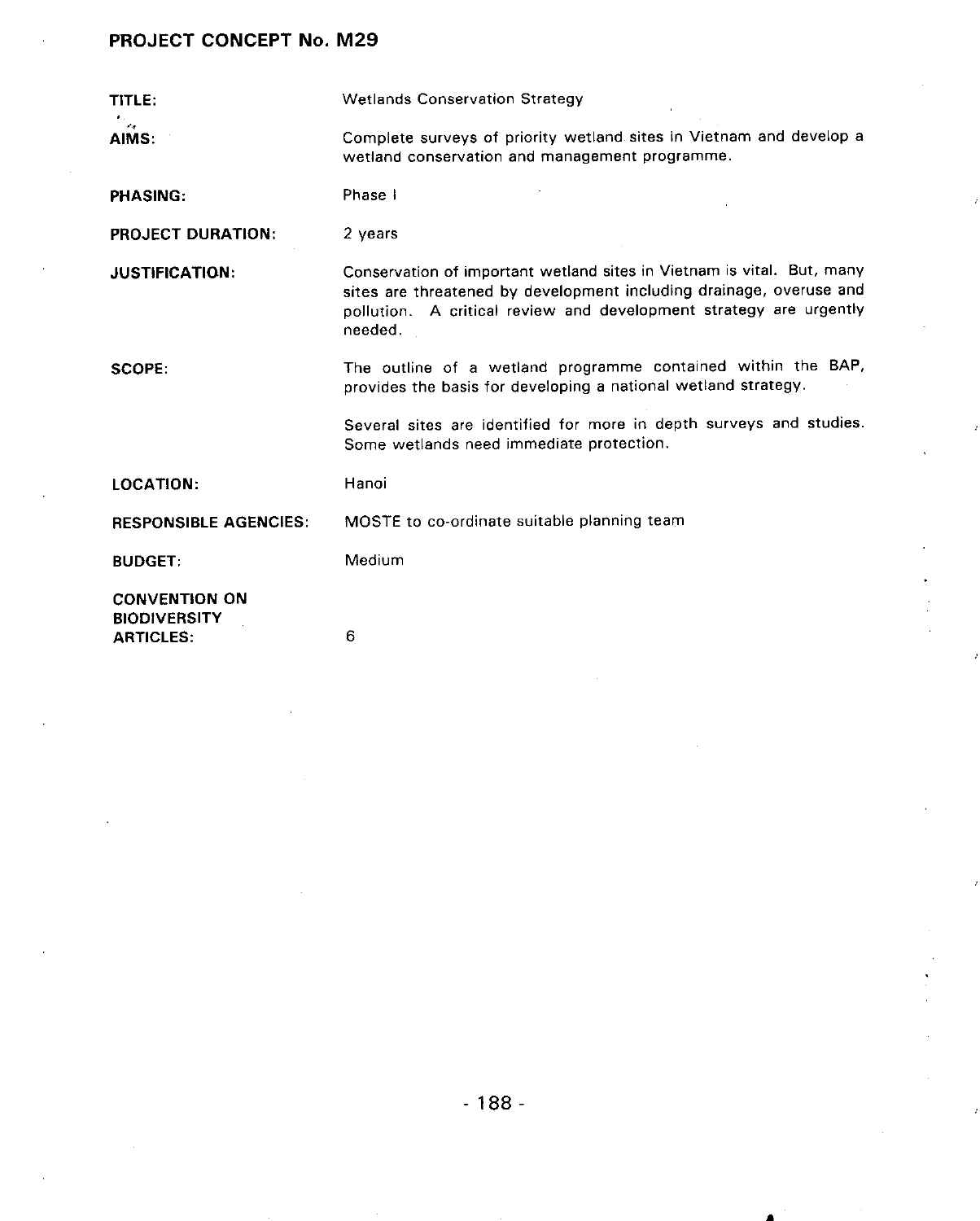$\ddot{\phantom{a}}$ 

 $\mathfrak{r}_-$ 

 $\frac{1}{2}$  $\ddot{\phantom{0}}$ 

 $\mathcal{L}^{\pm}$ 

| TITLE:                                                          | Models for Management of Uncontrolled Migration - Dac Lac                                                                                                                                                                                                                                                                                                                                                                                  |
|-----------------------------------------------------------------|--------------------------------------------------------------------------------------------------------------------------------------------------------------------------------------------------------------------------------------------------------------------------------------------------------------------------------------------------------------------------------------------------------------------------------------------|
| AIMS:                                                           | To reduce/control illegal migration and strictly regulate legal migration<br>to Dac Lac.                                                                                                                                                                                                                                                                                                                                                   |
| <b>PHASING:</b>                                                 | Phase I                                                                                                                                                                                                                                                                                                                                                                                                                                    |
| <b>PROJECT DURATION:</b>                                        | 10 years                                                                                                                                                                                                                                                                                                                                                                                                                                   |
| <b>JUSTIFICATION:</b>                                           | Dac Lac Province has the largest remaining forest area and is probably<br>the most important single province for biodiversity conservation in<br>Vietnam. Illegal migration of people from north Vietnam to Dac Lac is<br>perceived as the major threat to biodiversity in Dac Lac. It is estimated<br>that between 30,000 - 50,000 people illegally settle in Dac Lac each<br>year. Most of these people settle and clear forested areas. |
| SCOPE:                                                          | The project will include a full biological and socio-economic survey of<br>all forests in Dac Lac and preparation of a zoning and development<br>plan.                                                                                                                                                                                                                                                                                     |
|                                                                 | By means of an advocacy programme and strict law enforcement this<br>project aims to halt illegal migration and to review and strictly regulate<br>legal migrants.                                                                                                                                                                                                                                                                         |
|                                                                 | This will involve the co-operation of a number of agencies in co-<br>ordinated inter-sectoral planning. It will involve the thorough review of<br>all migration and new economic zone policies in the province, the active<br>lobbying of central government representatives and the establishment<br>of provincial border posts to control human traffic.                                                                                 |
| <b>LOCATION:</b>                                                | Dac Lac                                                                                                                                                                                                                                                                                                                                                                                                                                    |
| <b>RESPONSIBLE AGENCIES:</b>                                    | Dac Lac Provincial Peoples Committee, Forest Protection Department,<br>Provincial Committee for Science and Technology, Police and judiciary,<br>CEMMA, Provincial Peoples Committees.                                                                                                                                                                                                                                                     |
| <b>BUDGET:</b>                                                  | Medium                                                                                                                                                                                                                                                                                                                                                                                                                                     |
| <b>CONVENTION ON</b><br><b>BIODIVERSITY</b><br><b>ARTICLES:</b> | 5, 6 and 14                                                                                                                                                                                                                                                                                                                                                                                                                                |

 $\mathcal{L}^{\mathcal{L}}(\mathcal{L}^{\mathcal{L}})$  and  $\mathcal{L}^{\mathcal{L}}(\mathcal{L}^{\mathcal{L}})$  .

 $\mathcal{L}^{\text{max}}_{\text{max}}$  ,  $\mathcal{L}^{\text{max}}_{\text{max}}$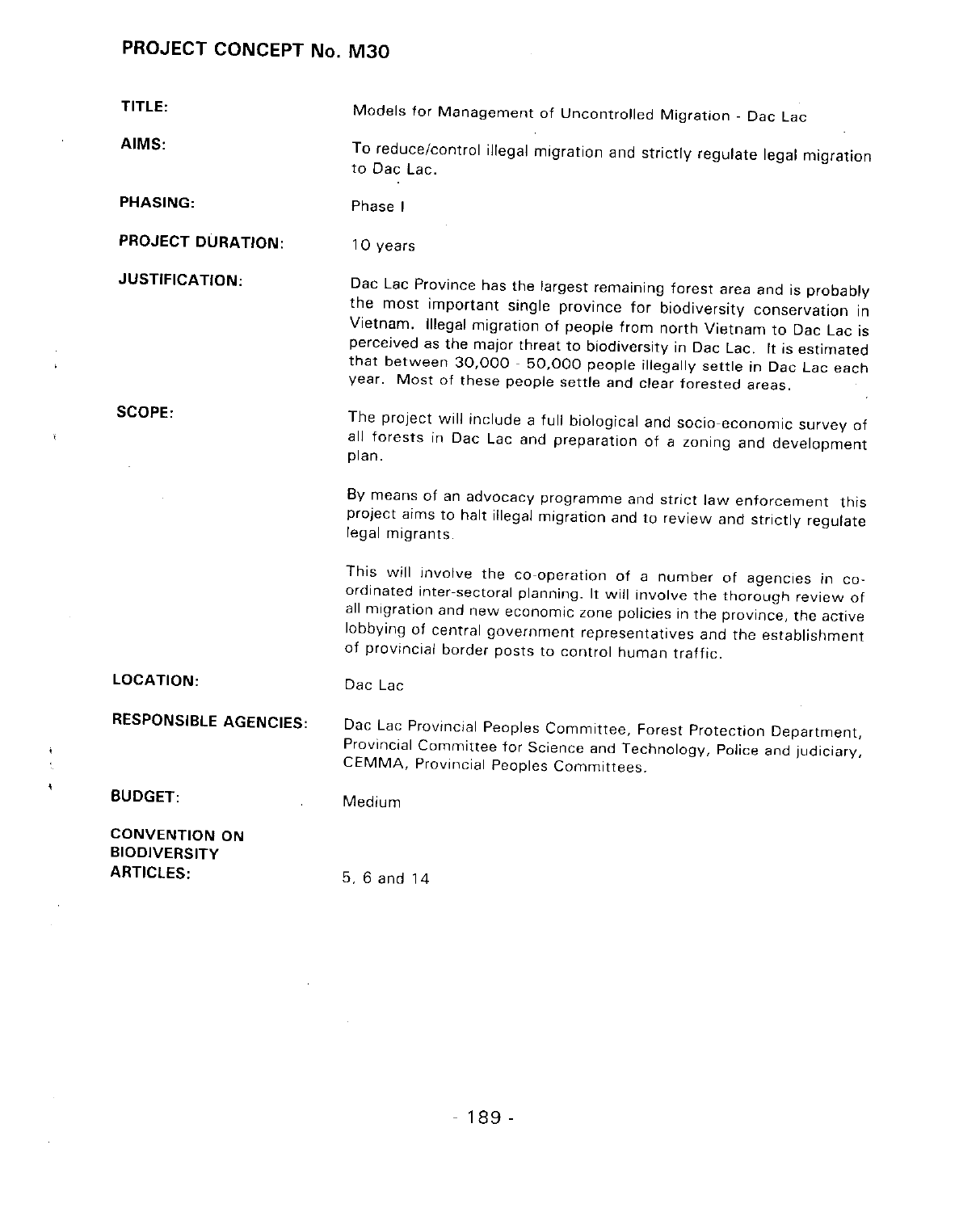TITL**E**: Investigation of the Status of Offshore Fishery Resources

AIMS: To reveal the stat**u**s of offshore fisheries reso**u**rces and estimate the stock and maximum sustainable yield of major fisheries

PHASING: Phase ill

PROJECT DURATION: three years

JUSTIFICATION: Over exploitation of inshore,fisheries and the desire for offshore fisheries are recognised by both scientists and fishermen. However, due to the lack of finance and expertise, very little research has been done concerning offshore resources. The hasty development of off**s**hore fisherie**s** wi**t**ho**u**t b**ac**kgro**u**nd k**n**owledg**e** o**n** the **st**o**c**k and sustainable yield of these resources is likely to jeopardise future production.

SCOPE: Preliminary observations indicate valuable fisheries potential around Bach Long Vi Islands in Tonkin Gulf and pelagic (migratory) fish resources in offshore areas, especially the central region. Detailed survey studies on fisheries stock and maximum sustainable yield will be focused in these areas. Foreign institutions will be invited to become partners of such research to bring in expertise and funds and to facilitate knowledge exchange.

| <b>LEAD AGENCY:</b>                         | NCNST                        |
|---------------------------------------------|------------------------------|
| <b>RESPONSIBLE AGENCIES:</b>                | RIMP, HIO, IOOC, SIEBR, MOF  |
| <b>LOCATIONS:</b>                           | Northern and Central Vietnam |
| <b>BUDGET:</b>                              | Medium                       |
| <b>CONVENTION ON</b><br><b>BIODIVERSITY</b> |                              |
| <b>ARTICLES:</b>                            | 12 and 10                    |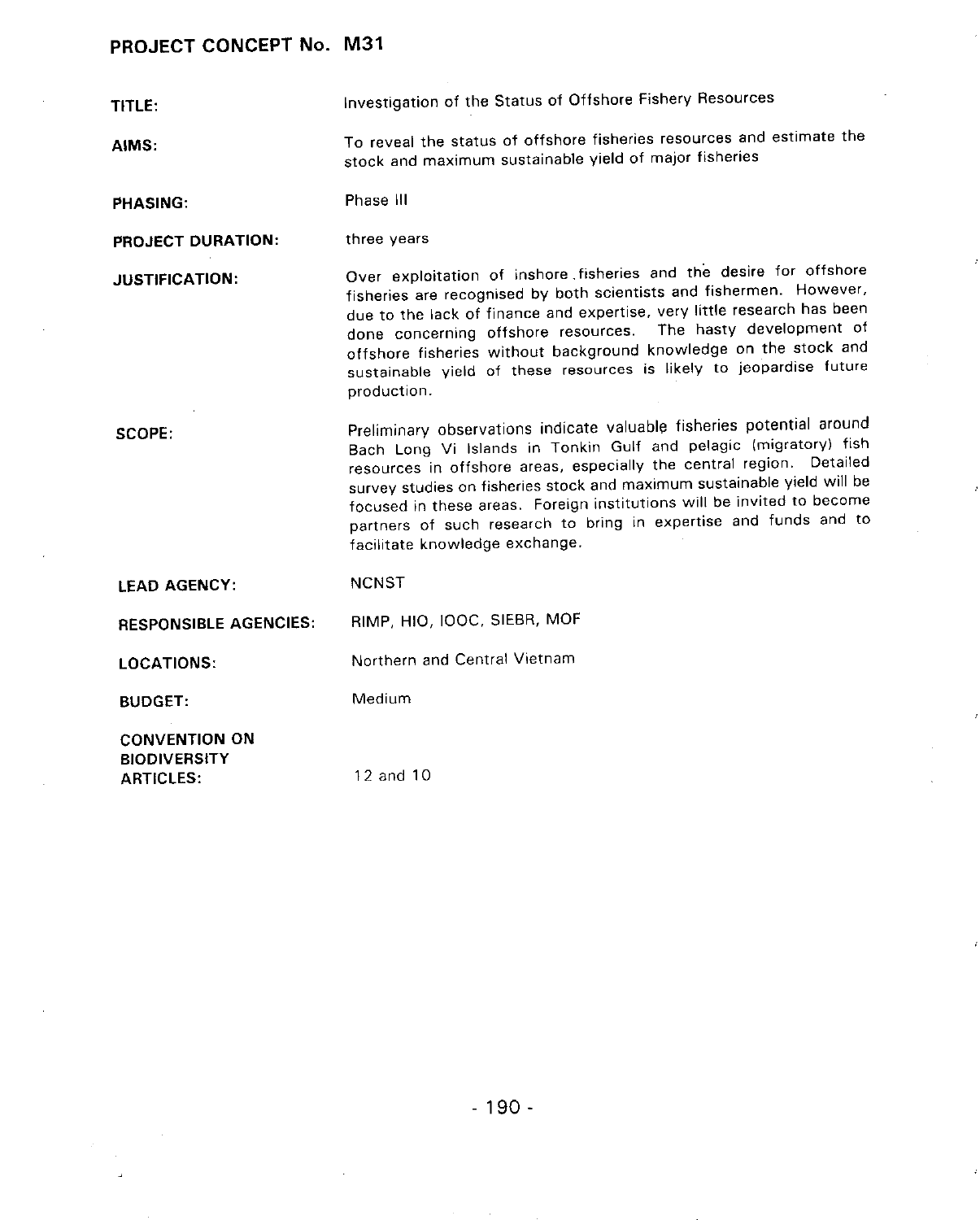| TITLE:                                                          | Scientific Training on Marine Environment, Resources and Conservation<br>Abroad                                                                                                                                                                                                                                                                                                                                                                       |
|-----------------------------------------------------------------|-------------------------------------------------------------------------------------------------------------------------------------------------------------------------------------------------------------------------------------------------------------------------------------------------------------------------------------------------------------------------------------------------------------------------------------------------------|
| AIMS:                                                           | To raise the level of knowledge on marine conservation among<br>government officials and scientists.                                                                                                                                                                                                                                                                                                                                                  |
| PHASING:                                                        | Phase III                                                                                                                                                                                                                                                                                                                                                                                                                                             |
| <b>PROJECT DURATION:</b>                                        | six years                                                                                                                                                                                                                                                                                                                                                                                                                                             |
| <b>JUSTIFICATION:</b>                                           | Marine conservation is a new concept for Vietnam, especially<br>concerning the management of marine protected areas and fisheries<br>resources. Information and training from abroad are extremely<br>important to raise the present level of knowledge in these fields.                                                                                                                                                                              |
| SCOPE:                                                          | Topics of particular importance are fisheries management, coastal and<br>marine ecology, marine pollution and EIA, and aquaculture (estuarine<br>and marine). Scholarships and/or exchange programmes with foreign<br>institutions should be granted to young scientists and government<br>officials presently involved or planned to engage in marine<br>conservation. It is necessary to draw up contracts to prevent loss of<br>trained expertise. |
| LOCATION:                                                       | Abroad                                                                                                                                                                                                                                                                                                                                                                                                                                                |
| <b>LEAD AGENCY:</b>                                             | <b>NCNST</b>                                                                                                                                                                                                                                                                                                                                                                                                                                          |
| <b>RESPONSIBLE AGENCIES:</b>                                    | Various Institutions (north & south)                                                                                                                                                                                                                                                                                                                                                                                                                  |
| <b>BUDGET:</b>                                                  | Medium                                                                                                                                                                                                                                                                                                                                                                                                                                                |
| <b>CONVENTION ON</b><br><b>BIODIVERSITY</b><br><b>ARTICLES:</b> | 12                                                                                                                                                                                                                                                                                                                                                                                                                                                    |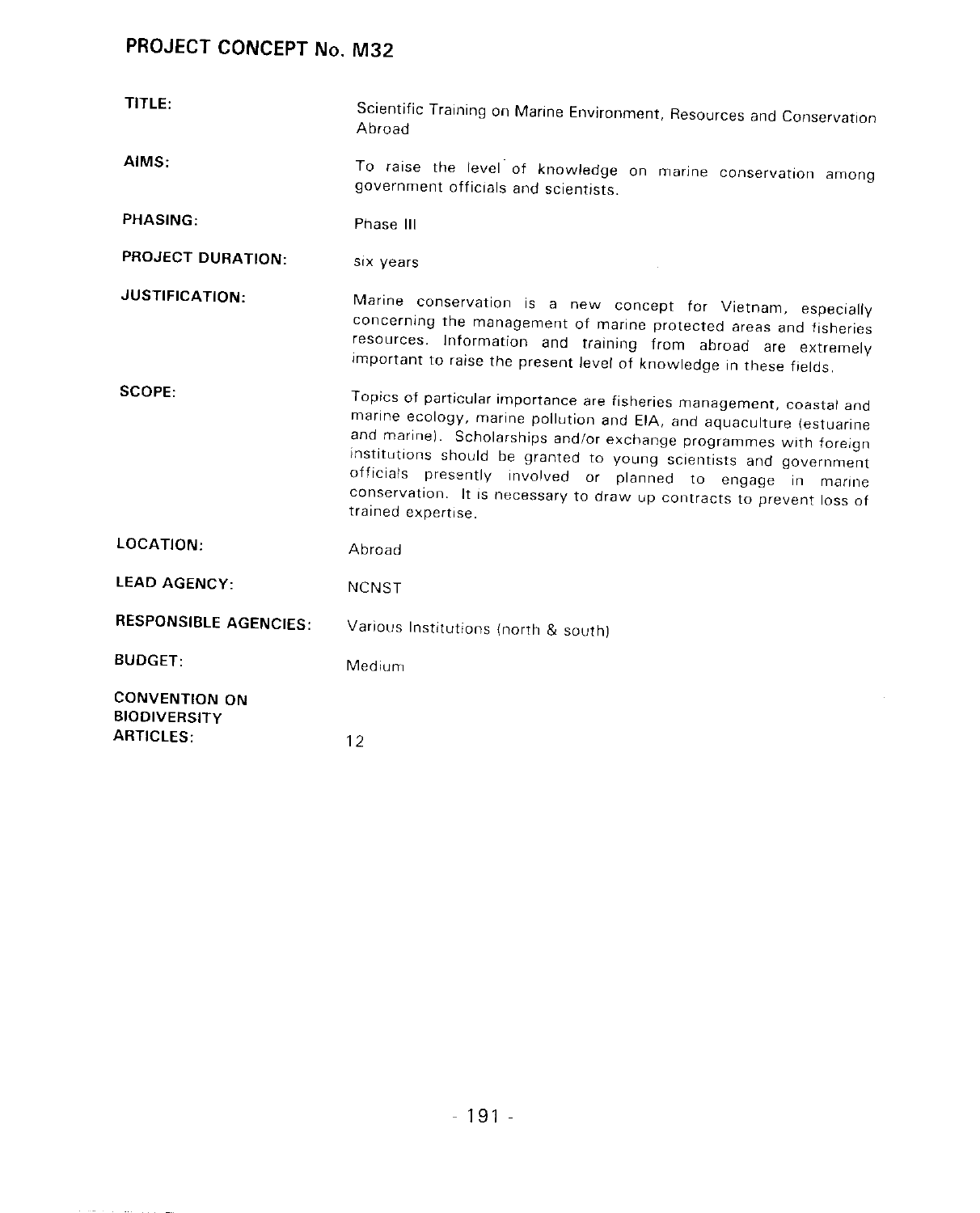$\bar{\pmb{\cdot}}$ 

| TITLE:                                                          | Ecotourism and Protection of Ba Ra Forests                                                                                                                                                                                                                                                                                                                                                                                                          |  |  |
|-----------------------------------------------------------------|-----------------------------------------------------------------------------------------------------------------------------------------------------------------------------------------------------------------------------------------------------------------------------------------------------------------------------------------------------------------------------------------------------------------------------------------------------|--|--|
| AIMS:                                                           | The conservation of natural forest on Ba Ra.                                                                                                                                                                                                                                                                                                                                                                                                        |  |  |
| <b>PHASING:</b>                                                 | Phase III                                                                                                                                                                                                                                                                                                                                                                                                                                           |  |  |
| <b>PROJECT DURATION:</b>                                        | five years                                                                                                                                                                                                                                                                                                                                                                                                                                          |  |  |
| <b>JUSTIFICATION:</b>                                           | Song Be has lost most of its natural forest cover. Ba Ra (736 metres)<br>is an isolated mountain and the highest point in Song Be. Natural<br>vegetation cover on the mountain is high but the forest is degraded and<br>subject to continued logging and agricultural encroachment. Ba Ra is<br>of great provincial importance because it is a unique landscape feature,<br>an isolated mountain and because of its considerable historical value. |  |  |
| SCOPE:                                                          | The project will ensure that adequate protection is afforded to the<br>remaining forest to prevent its further destruction. This project will<br>require forest protection measures to help regenerate natural forest.                                                                                                                                                                                                                              |  |  |
|                                                                 | A paved track leads to the summit providing spectacular views over<br>Song Be, Dong Nai and Cambodia. This site therefore also has<br>potential as a tourist site and has great educational value.<br>Developments of this potential will be included in the project.                                                                                                                                                                               |  |  |
| LOCATION:                                                       | Song Be                                                                                                                                                                                                                                                                                                                                                                                                                                             |  |  |
| <b>RESPONSIBLE AGENCIES:</b>                                    | Song Be Forest Protection Department, Provincial Forest and Tourist<br>Departments.                                                                                                                                                                                                                                                                                                                                                                 |  |  |
| <b>BUDGET:</b>                                                  | Small                                                                                                                                                                                                                                                                                                                                                                                                                                               |  |  |
| <b>CONVENTION ON</b><br><b>BIODIVERSITY</b><br><b>ARTICLES:</b> | 8                                                                                                                                                                                                                                                                                                                                                                                                                                                   |  |  |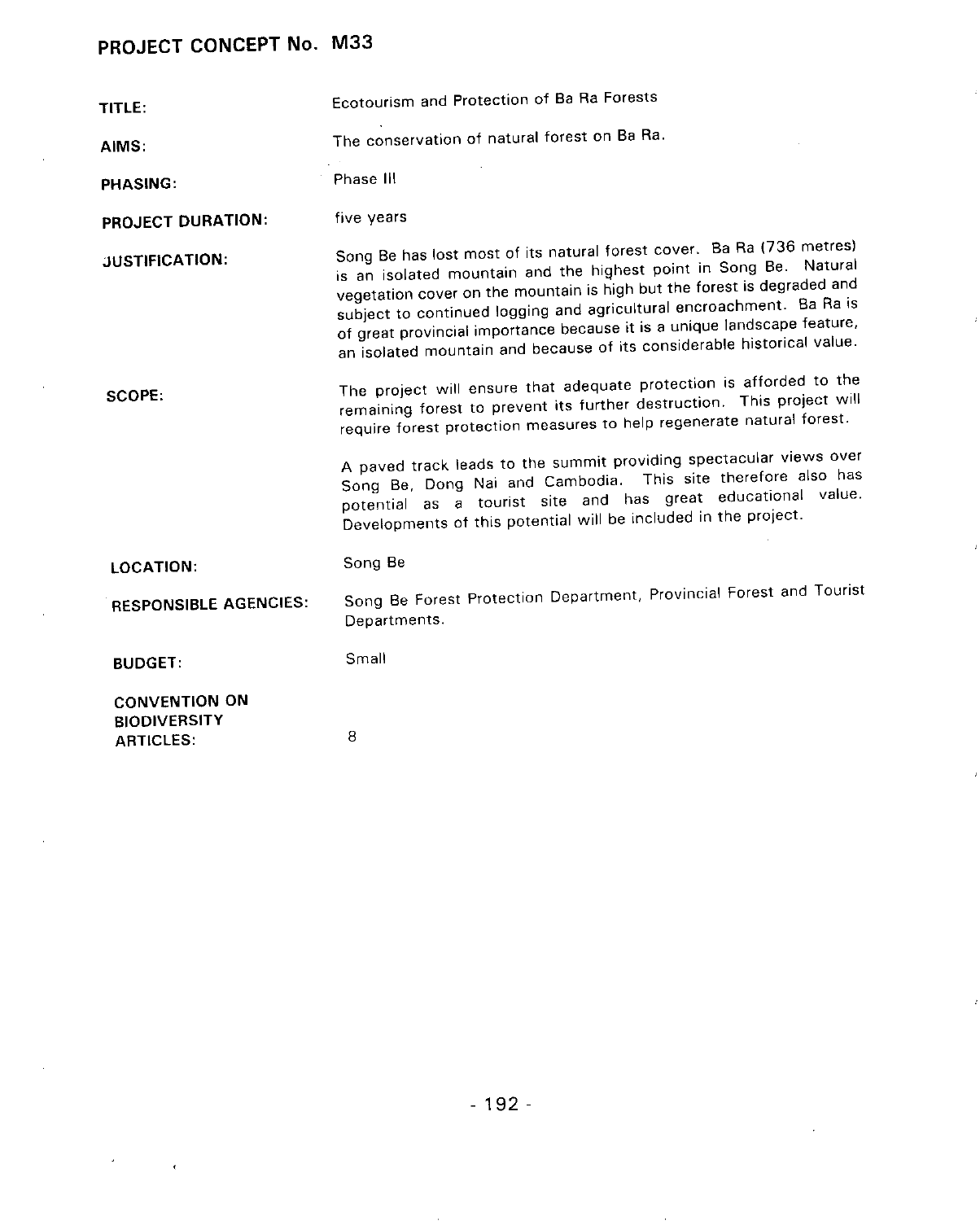| TITLE:                                                               | Establishment of National Genebank of Useful Plants                                                                                                                                                                                                                                                                                                                                                                                                                       |  |  |
|----------------------------------------------------------------------|---------------------------------------------------------------------------------------------------------------------------------------------------------------------------------------------------------------------------------------------------------------------------------------------------------------------------------------------------------------------------------------------------------------------------------------------------------------------------|--|--|
| AIMS:                                                                | Ensure plant genetic resources (PGR) of economically useful plants and<br>their wild relatives.                                                                                                                                                                                                                                                                                                                                                                           |  |  |
| <b>PHASING:</b>                                                      | Phase I                                                                                                                                                                                                                                                                                                                                                                                                                                                                   |  |  |
| <b>PROJECT DURATION:</b>                                             | 4 years                                                                                                                                                                                                                                                                                                                                                                                                                                                                   |  |  |
| <b>JUSTIFICATION:</b>                                                | Situated in one of the vavilov centres of crop distribution, Vietnam is<br>the origin of about 40 crop species. In addition, hundreds of other<br>plants have been used for medicines and other uses. During 4,000<br>years of history many thousands of domestic varieties of plant have<br>been raised in Vietnam. However, many are threatened with local<br>extinction as people adopt more high-yield varieties because of the<br>need to feed a growing population. |  |  |
| SCOPE:                                                               | The project will co-ordinate the development of the extensive national<br>project by improving facilities, construction, purchase of equipment for<br>conservation and research of plant genetic resources, establishment of<br>propagation nurseries, field collection and training of PGR management<br>workers.                                                                                                                                                        |  |  |
|                                                                      | Cold storage facilities at the Vietnam Agricultural Sciences Institute<br>(INSA) that currently hold 17,000 accessions of more than 50 plant<br>species will be replaced by larger and modern facilities. The social<br>elements of PGR conservation will be tackled. A database will be<br>established and linked to the network of Institute of Ecology and<br>Biological Research (IEBR). The project will include:                                                    |  |  |
|                                                                      | Investigating and collecting of PGR<br>Conserving the material collected<br>Characterising, evaluating and enhancing the germ plasm<br>Documenting germplasm<br>international<br>private<br>and<br>with<br>national,<br>Co-operating<br>organisations and NGO's in PGR research and management                                                                                                                                                                            |  |  |
| <b>LOCATION:</b>                                                     | An Khanh, Hanoi                                                                                                                                                                                                                                                                                                                                                                                                                                                           |  |  |
| <b>RESPONSIBLE AGENCIES:</b>                                         |                                                                                                                                                                                                                                                                                                                                                                                                                                                                           |  |  |
|                                                                      | The Vietnam Agricultural Sciences Institute (INSA) in co-operation with<br>20 research institutes already involved in the PGR network in Vietnam.                                                                                                                                                                                                                                                                                                                         |  |  |
| <b>BUDGET:</b>                                                       | Medium                                                                                                                                                                                                                                                                                                                                                                                                                                                                    |  |  |
| <b>CONVENTION ON</b><br><b>BIODIVERSITY</b><br>9<br><b>ARTICLES:</b> |                                                                                                                                                                                                                                                                                                                                                                                                                                                                           |  |  |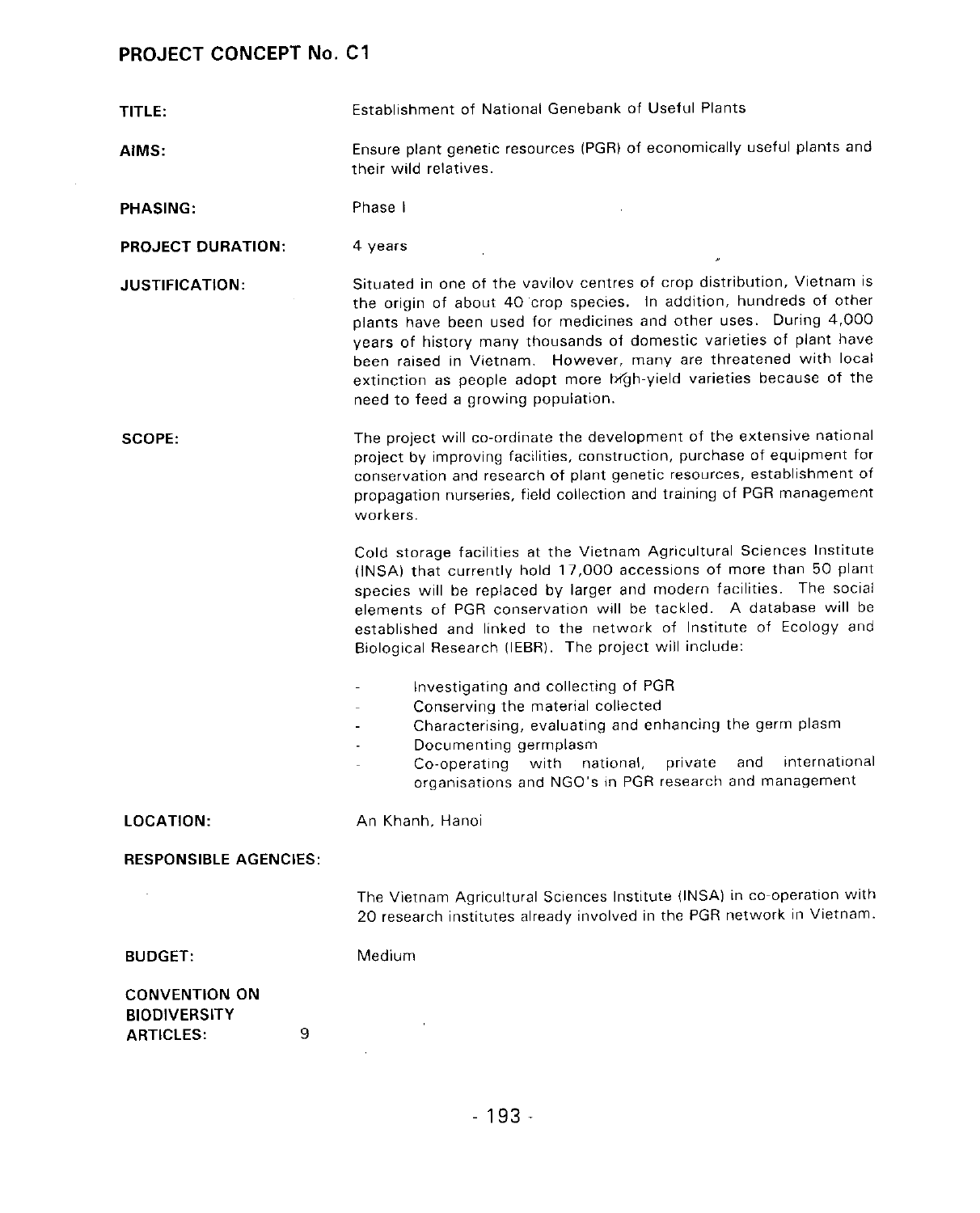TITLE: Culture of Rare and Depleted Marine Species

AIMS: To develop culture of highly valuable and depleted species to reduce pressure on wild stocks and to provide alternative income for fishermen previously engaged in damaging fishing activities.

PHASIN**G**: Phase II

PROJECT DURATION: five years

JUSTIFICATION: Many economically important species overexploited by uncontrolled fishery activities. Stock recovery of such species is impossible if exploitation cannot be controlled. Culture of these species will enhance stock recovery by taking away pressures off the wild stocks, restocking the wild populations and creating alternate income to ease fisherman's dependence on the already depleted resources.

SCOPE: This project is to be divided into two components:

a) Develop culture of little known and depleted species such as the scallop Chlamy nobilis**,** abalones Haliotis spp. and Lutraria philippinarum through research and experimental farms. Such technology will be passed on to local fishermen when successful.

- b) Promote farming of precious species already successfully cultured such as **Pter/a martens//**and **P/nct**a**da maxima** Financial and technical assistance and employment will be provided especially for fishermen that have been forced to engage in damaging fishing activities due to poverty. Mariculture damaging fishing activities due to poverty. activities should be carried out in ways that do not damage the natural environment or wild populations. The project should be linked with existing programmes of a similar nature such as the aquaculture projects for Vietnamese returnees run by the EC.
- LEAD AGENCY: Ministry of Fisheries

RESPONSIBLE AGENCIES: Departments of Fisheries; Various research institutes (RIMP**,** HIO**,**IOOC**,** Nha Trang Institute of AquaProducts)

PRIORITY LOCATIONS: Nha Trang and Van Phong bays (**P**. **maxima**) Quang Ninh**,** Haiphong (**Pteria martens**;'**/, Haliotis, Lutraria phi/ippinaru**m); Binh Thuan (**C**. **nobilis**)

BUDGET: Medium

CONVENTION ON **BIODIVERSITY** ARTICLES: 16 and 9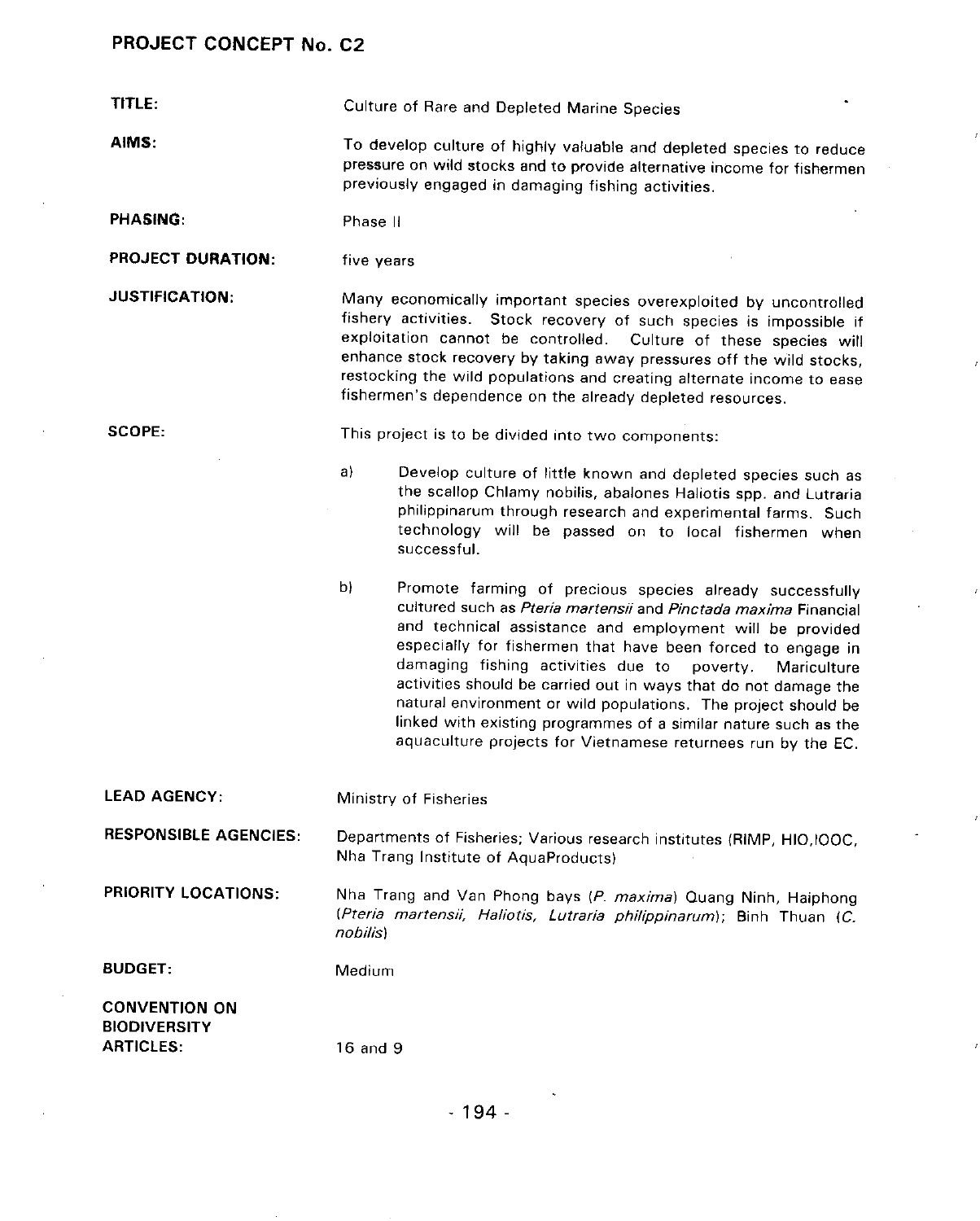$\sim$   $\sim$ 

| TITLE:                                                          | Zoological Garden Management Strategy                                                                                                                                                                                                                                                                                                                                                                                                                                                                                                                                                                                                                                                                                                                                           |  |  |
|-----------------------------------------------------------------|---------------------------------------------------------------------------------------------------------------------------------------------------------------------------------------------------------------------------------------------------------------------------------------------------------------------------------------------------------------------------------------------------------------------------------------------------------------------------------------------------------------------------------------------------------------------------------------------------------------------------------------------------------------------------------------------------------------------------------------------------------------------------------|--|--|
| AIMS:                                                           | To ensure that the Zoological Gardens in Vietnam contribute optimally<br>to efforts to conserve biodiversity in Vietnam                                                                                                                                                                                                                                                                                                                                                                                                                                                                                                                                                                                                                                                         |  |  |
| <b>PHASING:</b>                                                 | Phase II                                                                                                                                                                                                                                                                                                                                                                                                                                                                                                                                                                                                                                                                                                                                                                        |  |  |
| <b>PROJECT DURATION:</b>                                        | 5 Years                                                                                                                                                                                                                                                                                                                                                                                                                                                                                                                                                                                                                                                                                                                                                                         |  |  |
| <b>JUSTIFICATION:</b>                                           | Worldwide, zoological gardens have proven to be a useful asset in the<br>battle to conserve biodiversity. In general they can serve three types of<br>purpose. (i) Education. A zoo can be an excellent tool for informing the<br>general public on the value of biodiversity, and on ways to conserve<br>biodiversity; (ii) Research. Skills and resources in zoos can complement<br>efforts of scientists to better understand individual species, families and<br>biodiversity conservation; (iii) Ex-situ conservation. Additionally the<br>specimens resident in the world system of zoos can contribute to<br>efforts to build up populations of endangered species. At present, the<br>zoological gardens in Vietnam are not contributing optimally to this<br>strategy. |  |  |
| SCOPE:                                                          | This project will develop a nationwide strategy for zoological gardens.<br>The three underlying reasons for zoological gardens described above<br>will be the driving force for the strategy. A main element to the<br>strategy will the financial sustainability of zoos in Vietnam. The project<br>will also seek to reverse the negative impact of some existing zoos in<br>Vietnam, such as the drain they place on wildlife stocks and the<br>inappropriate education they offer to visitors. In addition, the project<br>will assist the start-up of two model appropriate zoological gardens (or<br>revision of existing gardens), one in the north of the country, and one<br>in the south.                                                                             |  |  |
| <b>LOCATION:</b>                                                | Zoological Gardens in Vietnam and Research Institutes.                                                                                                                                                                                                                                                                                                                                                                                                                                                                                                                                                                                                                                                                                                                          |  |  |
| RESPONSIBLE AGENCIES:                                           |                                                                                                                                                                                                                                                                                                                                                                                                                                                                                                                                                                                                                                                                                                                                                                                 |  |  |
| <b>BUDGET:</b>                                                  | Medium                                                                                                                                                                                                                                                                                                                                                                                                                                                                                                                                                                                                                                                                                                                                                                          |  |  |
| <b>CONVENTION ON</b><br><b>BIODIVERSITY</b><br><b>ARTICLES:</b> |                                                                                                                                                                                                                                                                                                                                                                                                                                                                                                                                                                                                                                                                                                                                                                                 |  |  |

 $\frac{1}{4}$ 

 $\sim 200$ 

 $\sim$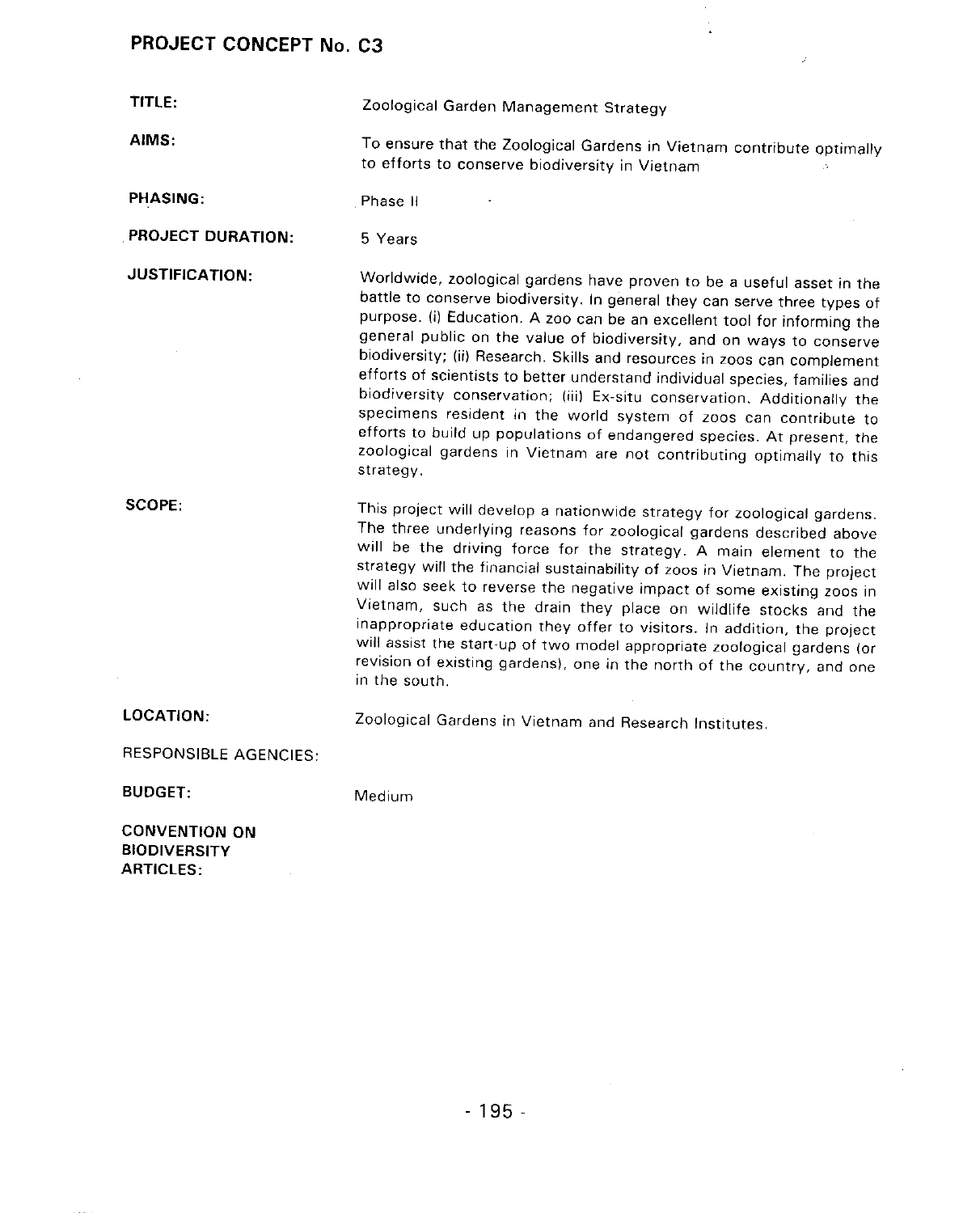| TITLE:                                                          | <b>Upgrading Botanical Gardens</b>                                                                                                                                                                                                                                                                                                                                                                                                                                                                                                                                                                             |  |  |
|-----------------------------------------------------------------|----------------------------------------------------------------------------------------------------------------------------------------------------------------------------------------------------------------------------------------------------------------------------------------------------------------------------------------------------------------------------------------------------------------------------------------------------------------------------------------------------------------------------------------------------------------------------------------------------------------|--|--|
| AIMS:                                                           | Develop a co-ordinated programme of ex-situ botanical conservation<br>and research.                                                                                                                                                                                                                                                                                                                                                                                                                                                                                                                            |  |  |
| <b>PHASING:</b>                                                 | Phase III                                                                                                                                                                                                                                                                                                                                                                                                                                                                                                                                                                                                      |  |  |
| <b>PROJECT DURATION:</b>                                        | four years                                                                                                                                                                                                                                                                                                                                                                                                                                                                                                                                                                                                     |  |  |
| <b>JUSTIFICATION:</b>                                           | Botanical gardens of Ho Chi Minh City and Hanoi have degraded to<br>public parks. Gardens in some reserves are long neglected. There is<br>a need for a northern montane Garden. There is no co-ordination<br>between efforts at ex-situ plant conservation.                                                                                                                                                                                                                                                                                                                                                   |  |  |
| SCOPE:                                                          | Upgrade the following botanical gardens:<br>1 <sub>1</sub><br>Ho Chi Minh City<br>Hanoi<br>Bach Ma<br>Dalat<br>Cuc Phuong<br>Establish a new botanical garden at Sapa.<br>2.<br>Establish a Vietnam Association of Botanical Gardens and<br>3.<br>develop a Botanical Garden strategy.<br>Develop a database of collections.<br>4.<br>Co-ordinate efforts to study and propagate Vietnam's<br>5.<br>endangered plants, with assistance or co-operation of overseas<br>botanical gardens.<br>Conduct research into use and propagation of biologically rare<br>6.<br>and economically threatened plant species. |  |  |
| <b>LOCATION:</b>                                                | Various towns and reserves                                                                                                                                                                                                                                                                                                                                                                                                                                                                                                                                                                                     |  |  |
| <b>RESPONSIBLE AGENCIES:</b>                                    | Town Committees and National Park Management Committees, FIPI                                                                                                                                                                                                                                                                                                                                                                                                                                                                                                                                                  |  |  |
| <b>BUDGET:</b>                                                  | Medium                                                                                                                                                                                                                                                                                                                                                                                                                                                                                                                                                                                                         |  |  |
| <b>CONVENTION ON</b><br><b>BIODIVERSITY</b><br><b>ARTICLES:</b> | 9 and 13                                                                                                                                                                                                                                                                                                                                                                                                                                                                                                                                                                                                       |  |  |

 $\overline{ }$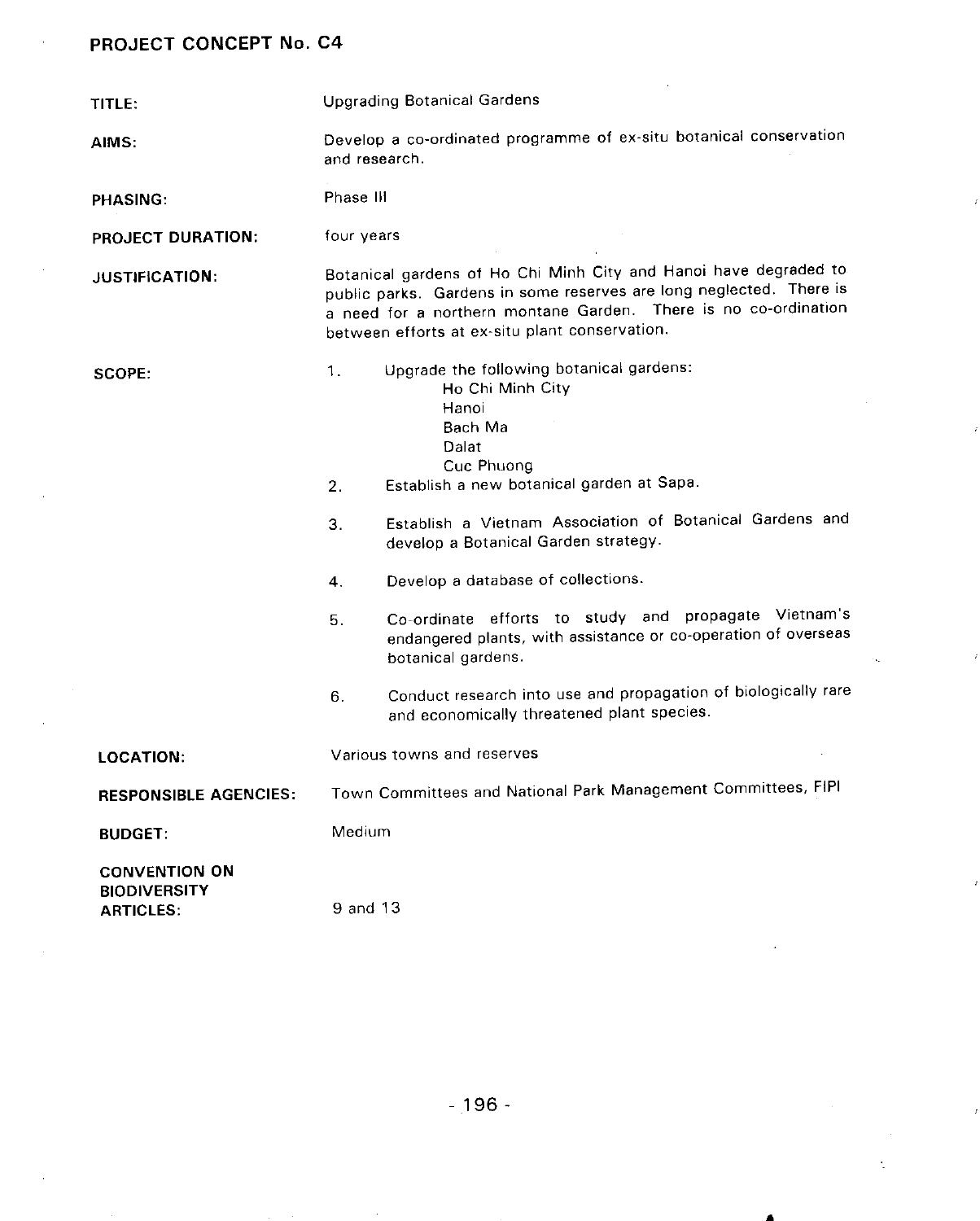$\sim 10$ 

| TITLE:                                                          | Wildlife Farming Pilot Projects                                                                                                                                                                                                                                                                                                                                                                                                                                                                                                                                                                             |  |  |
|-----------------------------------------------------------------|-------------------------------------------------------------------------------------------------------------------------------------------------------------------------------------------------------------------------------------------------------------------------------------------------------------------------------------------------------------------------------------------------------------------------------------------------------------------------------------------------------------------------------------------------------------------------------------------------------------|--|--|
| AIMS:                                                           | To make wildlife farming a positive asset to the conservation of<br>biodiversity in Vietnam.                                                                                                                                                                                                                                                                                                                                                                                                                                                                                                                |  |  |
| <b>PHASING:</b>                                                 | Phase III                                                                                                                                                                                                                                                                                                                                                                                                                                                                                                                                                                                                   |  |  |
| <b>PROJECT DURATION:</b>                                        | 5 years                                                                                                                                                                                                                                                                                                                                                                                                                                                                                                                                                                                                     |  |  |
| <b>JUSTIFICATION:</b>                                           | Wildlife farming can be a positive asset to biodiversity conservation in<br>Vietnam. However the present situation encourages the breeding of<br>threatened species in an inappropriate manner. There is a need to<br>develop a necessary framework to supervise and guide wildlife farming<br>programmes.                                                                                                                                                                                                                                                                                                  |  |  |
| SCOPE:                                                          | This project will:                                                                                                                                                                                                                                                                                                                                                                                                                                                                                                                                                                                          |  |  |
|                                                                 | -review wildlife farming systems in other countries in the region<br>-prepare and propose a permit system for wildlife farms in Vietnam<br>-develop plans to integrate farming facilities into national research<br>programmes<br>-develop a plan for the enforcement and monitoring of the permit<br>system, including financial considerations<br>-develop the human resources to enforce and monitor the permit system<br>-review existing legislation and make proposals for additional or<br>changed legislation. This should protect endangered species from any<br>threats originating from farming. |  |  |
| LOCATION:                                                       | Hanoi and various wildlife farms in Vietnam                                                                                                                                                                                                                                                                                                                                                                                                                                                                                                                                                                 |  |  |
| <b>RESPONSIBLE AGENCIES:</b>                                    |                                                                                                                                                                                                                                                                                                                                                                                                                                                                                                                                                                                                             |  |  |
| <b>BUDGET:</b>                                                  | S                                                                                                                                                                                                                                                                                                                                                                                                                                                                                                                                                                                                           |  |  |
| <b>CONVENTION ON</b><br><b>BIODIVERSITY</b><br><b>ARTICLES:</b> |                                                                                                                                                                                                                                                                                                                                                                                                                                                                                                                                                                                                             |  |  |

 $\sim$   $\sim$ 

 $\sim$   $\sim$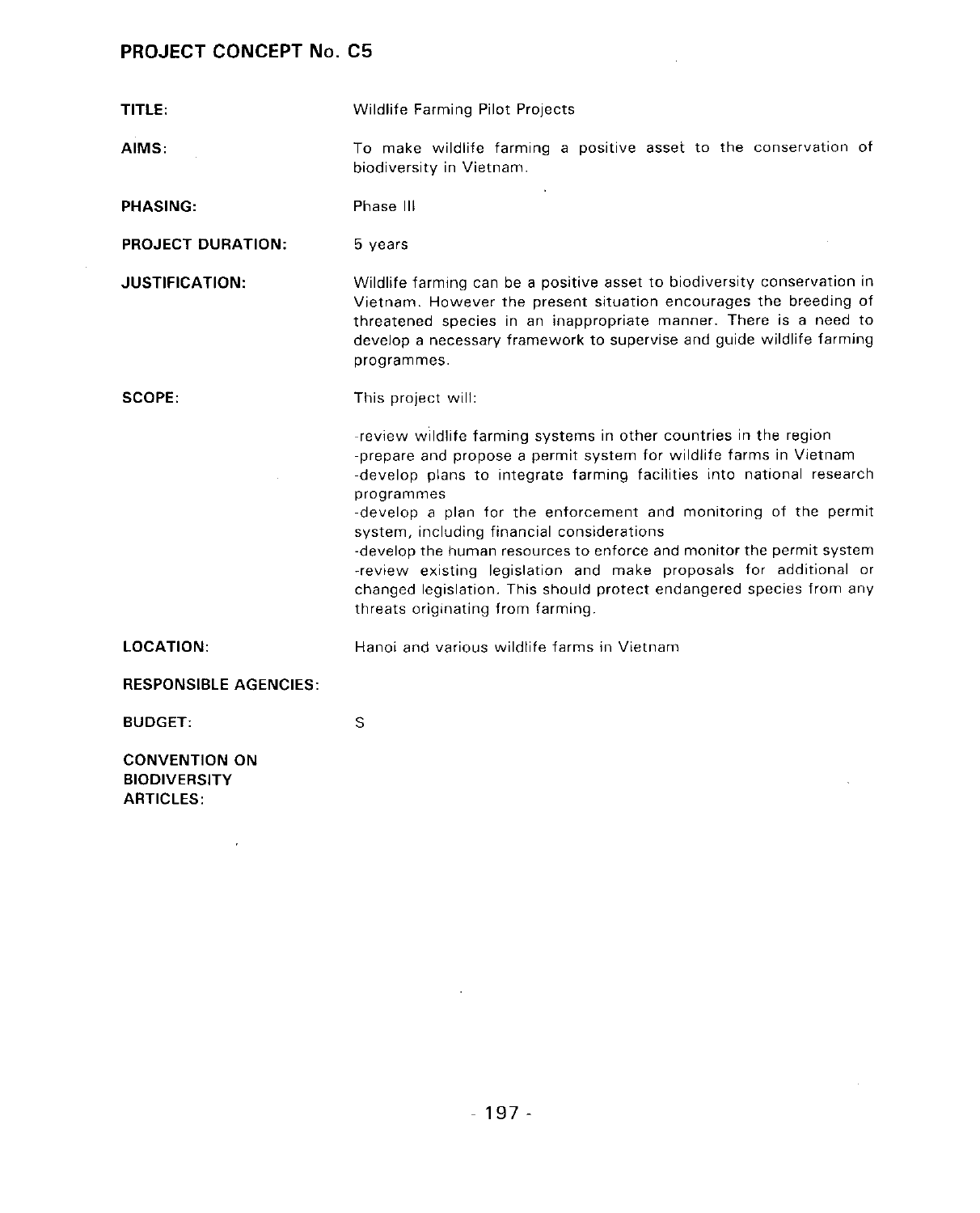| TITLE:                                                                 | <b>Village Biodiversity Development</b>                                                                                                                                                                                                                                                                                                                                                     |  |  |  |
|------------------------------------------------------------------------|---------------------------------------------------------------------------------------------------------------------------------------------------------------------------------------------------------------------------------------------------------------------------------------------------------------------------------------------------------------------------------------------|--|--|--|
| AIMS:                                                                  | To help villagers understand the concept of biodiversity and take part<br>at village level in biodiversity protection and conservation.                                                                                                                                                                                                                                                     |  |  |  |
| <b>PHASING:</b>                                                        | Phase I                                                                                                                                                                                                                                                                                                                                                                                     |  |  |  |
| <b>PROJECT DURATION:</b>                                               | four years (enough duration to see the first results)                                                                                                                                                                                                                                                                                                                                       |  |  |  |
| <b>JUSTIFICATION:</b>                                                  | As biodiversity cannot be protected by regulations alone, active support<br>and participation of local communities are fundamental. While all<br>projects to establish in-situ conservation will involve community<br>involvement, it is important to have a project devoted specifically to<br>promoting this aspect. The project can be networked with other in-situ<br>projects on-site. |  |  |  |
| SCOPE:                                                                 | To protect biodiversity at village level by limiting hunting and over-<br>harvesting of fuelwood.                                                                                                                                                                                                                                                                                           |  |  |  |
|                                                                        | The strategy is to organise at each village a committee that will be<br>responsible for checking and enforcing the law or regulations and plan<br>the use of natural resources. They will decide, for example, the area<br>for no hunting, fishing, the closed seasons for hunting and fishing, etc.                                                                                        |  |  |  |
|                                                                        | As the project is experimental by design, it will start with a maximum<br>of eight villagers in B2 of PA (three North, three South, two Centre).                                                                                                                                                                                                                                            |  |  |  |
| <b>LOCATION:</b>                                                       | Buffer zones of three parks:                                                                                                                                                                                                                                                                                                                                                                |  |  |  |
|                                                                        | North: Ho Ba be, Centre: Bach Ma,<br>South: Nam Cat Tien                                                                                                                                                                                                                                                                                                                                    |  |  |  |
| <b>RESPONSIBLE AGENCIES:</b>                                           | Leading agency at central level: MOSTE<br>Include as many agencies as possible at local level (provincial, district,<br>and village), including schools, party members, Ministry of Forestry,<br>Ministry of Fisheries, NGOs and others.                                                                                                                                                    |  |  |  |
| <b>BUDGET:</b>                                                         | Medium                                                                                                                                                                                                                                                                                                                                                                                      |  |  |  |
| <b>CONVENTION ON</b><br><b>BIODIVERSITY</b><br><b>ARTICLES:</b><br>-91 | 6, 10 and 11                                                                                                                                                                                                                                                                                                                                                                                |  |  |  |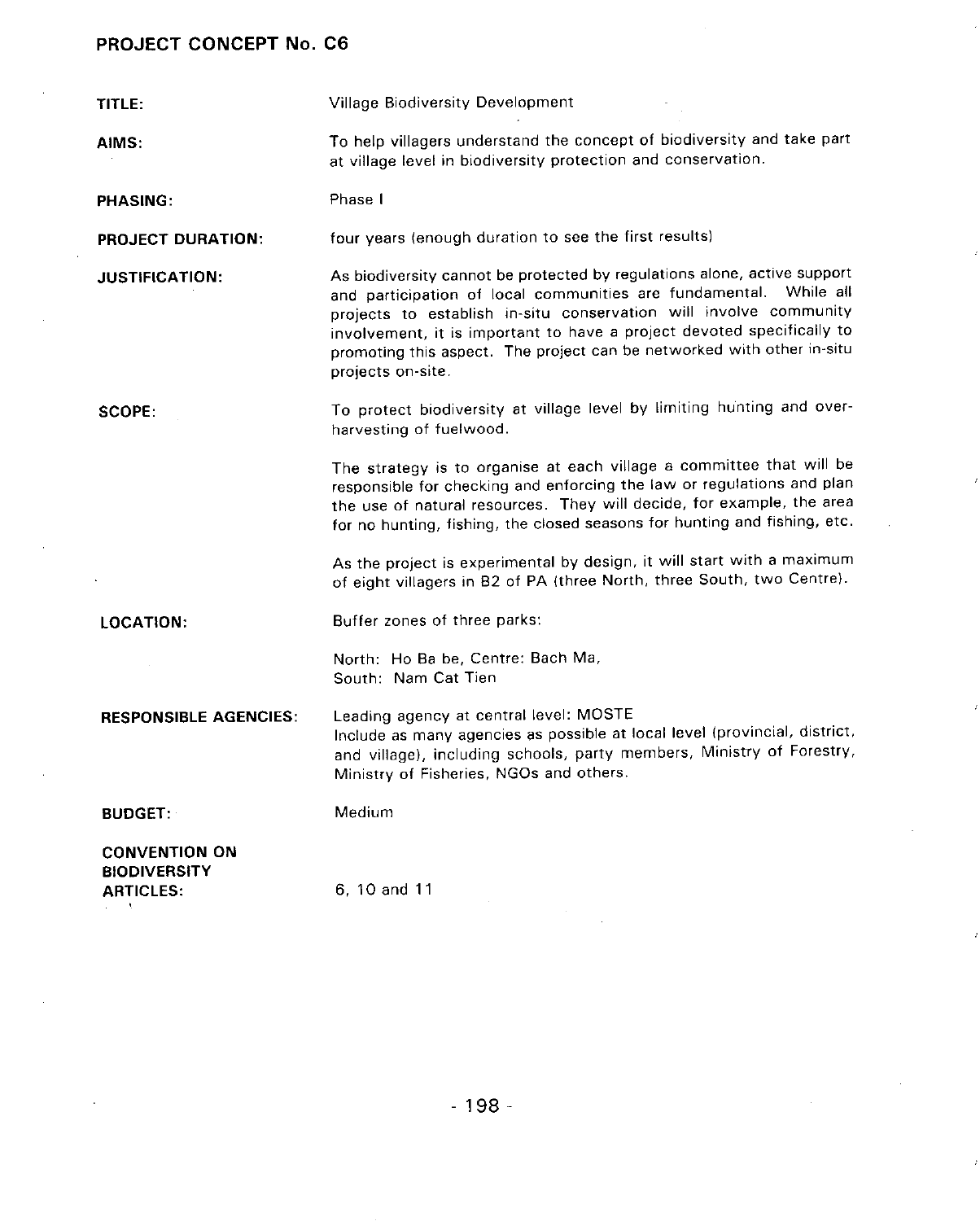$\sim 10^{11}$ 

 $\label{eq:1} \left\langle \left\langle \cdot\right\rangle \right\rangle \left\langle \cdot\right\rangle \left\langle \cdot\right\rangle \left\langle \cdot\right\rangle \left\langle \cdot\right\rangle \left\langle \cdot\right\rangle \left\langle \cdot\right\rangle \left\langle \cdot\right\rangle \left\langle \cdot\right\rangle \left\langle \cdot\right\rangle \left\langle \cdot\right\rangle \left\langle \cdot\right\rangle \left\langle \cdot\right\rangle \left\langle \cdot\right\rangle \left\langle \cdot\right\rangle \left\langle \cdot\right\rangle \left\langle \cdot\right\rangle \left\langle \cdot\right\rangle \left\langle \cdot\right\rangle \left\langle \cdot\right\rangle \left\langle \$ 

 $\overline{\phantom{a}}$ 

| TITLE:                                                          | Research on Suitable Methods for Reforestation and Regeneration                                                                                                                                                                                                                                                                                                                                                                                                                                   |  |  |
|-----------------------------------------------------------------|---------------------------------------------------------------------------------------------------------------------------------------------------------------------------------------------------------------------------------------------------------------------------------------------------------------------------------------------------------------------------------------------------------------------------------------------------------------------------------------------------|--|--|
| AIMS:                                                           | To assist programmes to regenerate buffer zones and corridors                                                                                                                                                                                                                                                                                                                                                                                                                                     |  |  |
| PHASING:                                                        | Phase II                                                                                                                                                                                                                                                                                                                                                                                                                                                                                          |  |  |
| <b>PROJECT DURATION:</b>                                        | 3 years                                                                                                                                                                                                                                                                                                                                                                                                                                                                                           |  |  |
| <b>JUSTIFICATION:</b>                                           | Much of Vietnam's forest land is in a degraded state. However there<br>is also much secondary forest, bamboo forest and regrowth lying near<br>to good primary forest. Much of this forest has little population<br>pressure. Accordingly there is potential to increase the area of<br>biodiversity area through the regeneration of corridors and buffer zones.<br>There is a need to develop methods appropriate to successful<br>regeneration in Vietnam. greatly to the habitats in Vietnam. |  |  |
| SCOPE:                                                          | This research-oriented project will:                                                                                                                                                                                                                                                                                                                                                                                                                                                              |  |  |
|                                                                 | -review efforts in other countries to regenerate degraded forests<br>-analyze the constraints to regenerating buffer zones and corridors in<br>Vietnam<br>-undertake research on regrowth processes in Vietnam<br>-recommend ways to accelerate regrowth of forest and extension of<br>habitats in key areas in Vietnam<br>-monitor the situation                                                                                                                                                 |  |  |
|                                                                 | For all stages a full integration of social, cultural, economical and<br>ecological issues will be considered.                                                                                                                                                                                                                                                                                                                                                                                    |  |  |
| <b>RESPONSIBLE AGENCIES:</b>                                    | IEBR, MOF, FIPI                                                                                                                                                                                                                                                                                                                                                                                                                                                                                   |  |  |
| <b>BUDGET:</b>                                                  | S                                                                                                                                                                                                                                                                                                                                                                                                                                                                                                 |  |  |
| <b>CONVENTION ON</b><br><b>BIODIVERSITY</b><br><b>ARTICLES:</b> |                                                                                                                                                                                                                                                                                                                                                                                                                                                                                                   |  |  |

 $\overline{\phantom{a}}$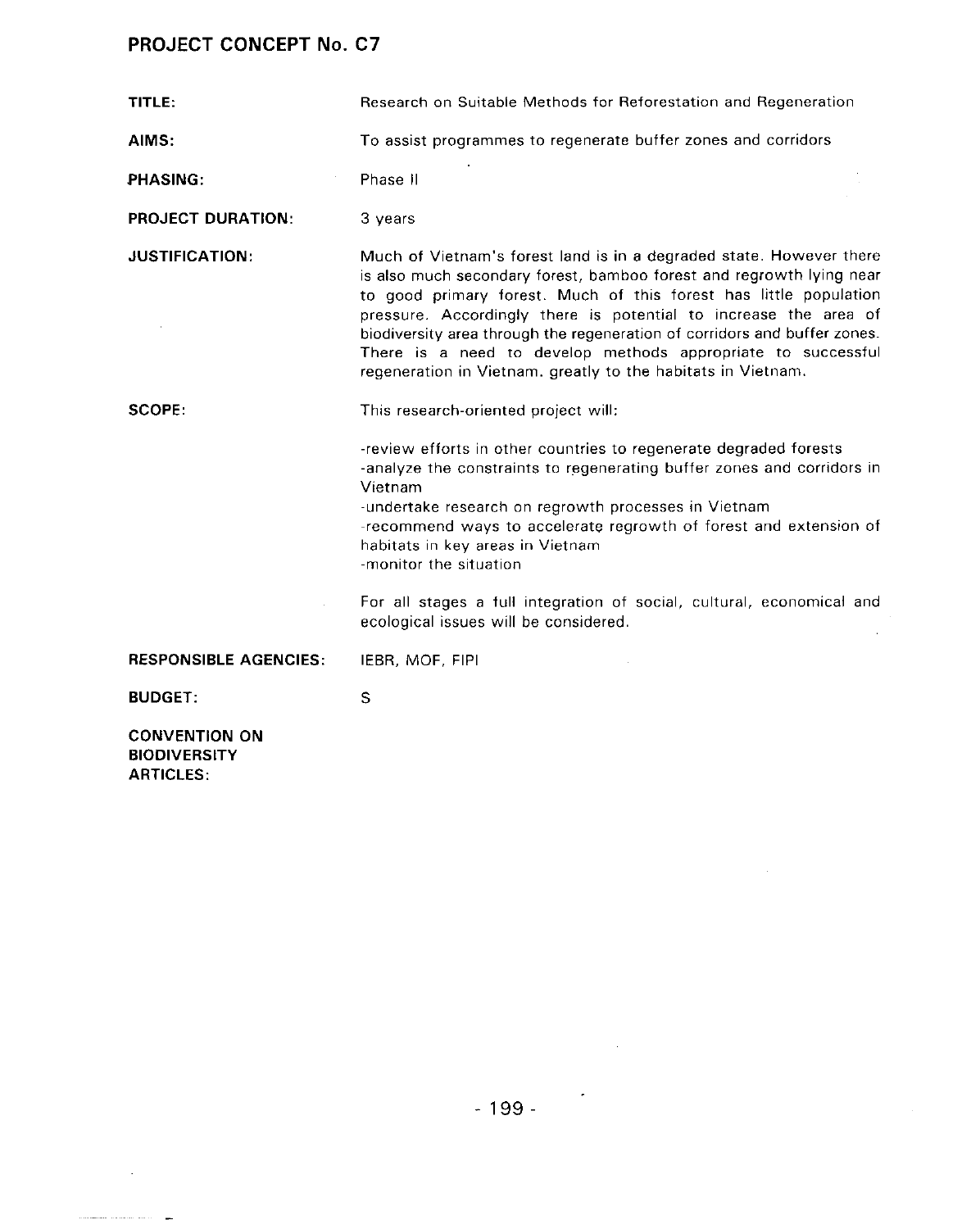| TITLE:                                                             | Conservation of Domestic Animal Diversity (Animal<br>Agrobiodiversity)                                                                                                                                                                                                                                             |  |  |
|--------------------------------------------------------------------|--------------------------------------------------------------------------------------------------------------------------------------------------------------------------------------------------------------------------------------------------------------------------------------------------------------------|--|--|
| AIMS:                                                              | To maintain and develop the genetic diversity of the<br>breeds of livestock in Vietnam and their close<br>relatives.                                                                                                                                                                                               |  |  |
| PHASING:                                                           | Phase I                                                                                                                                                                                                                                                                                                            |  |  |
| PROJECT DURATION:                                                  | 5 years (initially)                                                                                                                                                                                                                                                                                                |  |  |
| <b>JUSTIFICATION:</b>                                              | The development over history of the breeds of<br>Vietnam is now seriously jeopardised by the large-<br>scale crossing using exotic breeds. Much of this is<br>done without proper evaluation of the economic and<br>social results and so far, without longterm plans for<br>the use and maintenance of diversity. |  |  |
| <b>SCOPE:</b>                                                      | 1. The project will establish a national genebank for<br>the longterm storage of sperm, ova and embryos of<br>all domestic breeds and their close relatives in<br>Vietnam.                                                                                                                                         |  |  |
|                                                                    | 2. The detailed results of crossbreeding (to varying<br>degrees), will be collected especially from local,<br>small farms and evaluated in the context of efficient,<br>sustainable use of resources.                                                                                                              |  |  |
|                                                                    | national policy document will<br>be<br>3.<br>The<br>of the<br>supplemented and amended as a result<br>evaluations and programmes for the in-situ<br>development of some indigenous breeds will be<br>established.                                                                                                  |  |  |
| <b>LEAD AGENCY:</b>                                                | <b>MAFI</b>                                                                                                                                                                                                                                                                                                        |  |  |
| <b>FESPONSIBLE</b><br><b>AGENCIES:</b>                             | Depts of Extension and Animal Husbandry, MOSTE,<br>Various Institutes and Universities, NGOs.                                                                                                                                                                                                                      |  |  |
| <b>BUDGET:</b>                                                     | Medium                                                                                                                                                                                                                                                                                                             |  |  |
| ON<br><b>CONVENTION</b><br><b>BIODIVERSITY</b><br><b>ARTICLES:</b> | 6, 8, 9 and 10.                                                                                                                                                                                                                                                                                                    |  |  |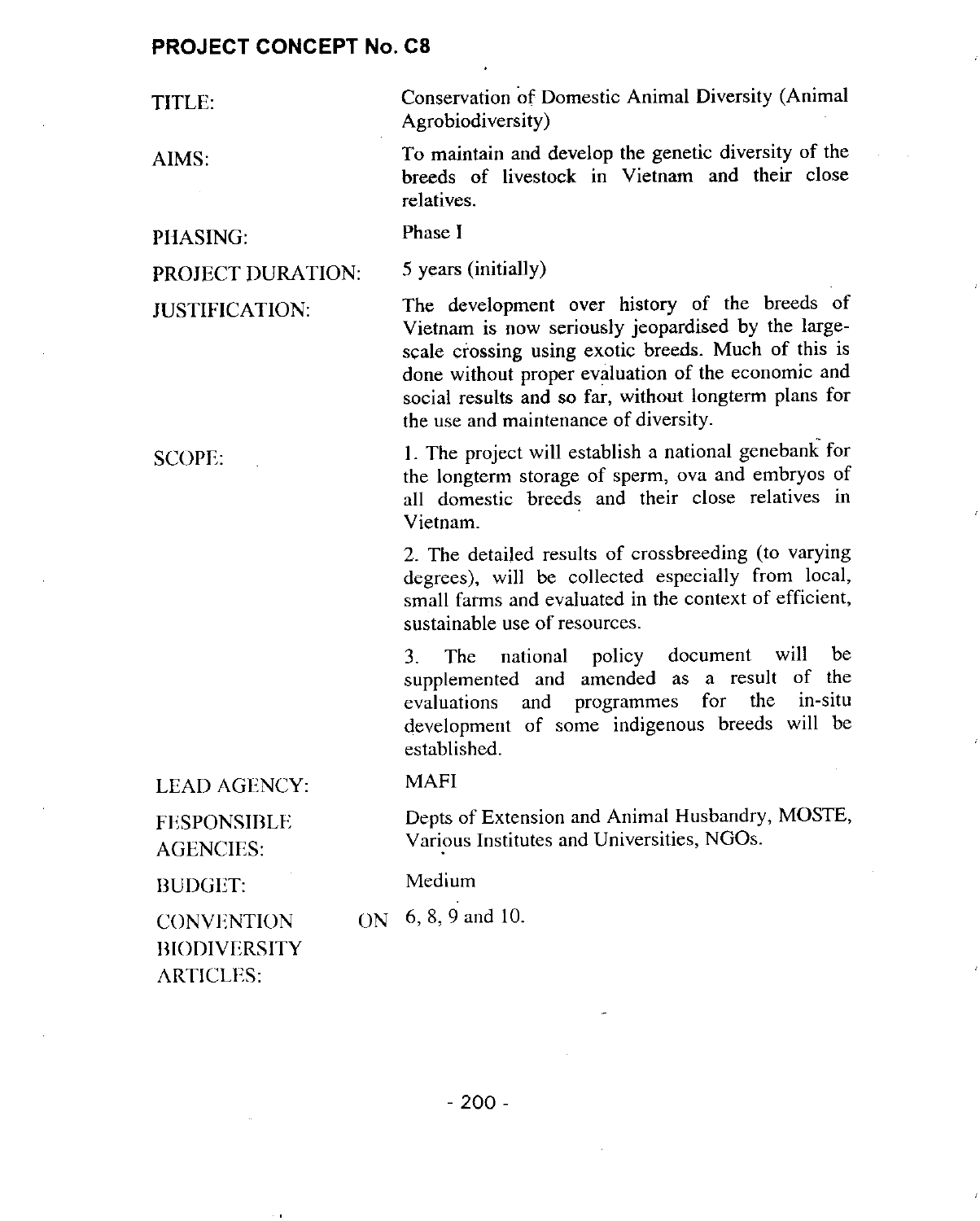$\bar{\beta}$  $\hat{\boldsymbol{\beta}}$ 

| TITLE:                                                          | Natural Habitat Monitoring Programme                                                                                                                                                                                                                                                                                                                                                                                                                      |  |  |
|-----------------------------------------------------------------|-----------------------------------------------------------------------------------------------------------------------------------------------------------------------------------------------------------------------------------------------------------------------------------------------------------------------------------------------------------------------------------------------------------------------------------------------------------|--|--|
| AIMS:                                                           | To monitor the extent, condition and status of wildlife habitat in<br>Vietnam.                                                                                                                                                                                                                                                                                                                                                                            |  |  |
| PHASING:                                                        | Phase I                                                                                                                                                                                                                                                                                                                                                                                                                                                   |  |  |
| <b>PROJECT DURATION:</b>                                        | 5 years                                                                                                                                                                                                                                                                                                                                                                                                                                                   |  |  |
| <b>JUSTIFICATION:</b>                                           | Monitoring is essential to evaluate the effectiveness of management<br>prescriptions.<br>To bring optimal benefits from conservation to<br>management practices, natural areas should be evaluated both<br>qualitatively and quantitatively and revised or intensified.                                                                                                                                                                                   |  |  |
| SCOPE:                                                          | The project will combine remote sensing with ground truth survey of<br>inventory plots. As monitoring both plant and animal diversity provides<br>long-term information, managers can measure habitat change over<br>time, identify gaps in existing knowledge, or set priorities to fill these<br>gaps. Furthermore, the programme will contribute much to the national<br>biodiversity database.                                                        |  |  |
|                                                                 | 1.<br>Annual re-evaluation of purchased TM Landsat imagery overlaid<br>as a time series GIS.<br>2.<br>Periodic review of land status and land-use classification.<br>3.<br>Monitoring of forest conditions in over 5,000 permanent sites<br>at grid intervals of 8 m across the entire country.<br>4.<br>Specific wildlife survey data incorporated from monitoring<br>programmes of all established protected areas and special<br>habitat survey teams. |  |  |
|                                                                 | Training courses will be organised to ensure standard survey<br>methodology is used across the country. Technical assistance is<br>needed.                                                                                                                                                                                                                                                                                                                |  |  |
| <b>LOCATION:</b>                                                | Hanoi, Forest Inventory and Planning Institute                                                                                                                                                                                                                                                                                                                                                                                                            |  |  |
| <b>RESPONSIBLE AGENCIES:</b>                                    | Ministry of Agriculture, Ministry of Forestry, Ministry of Fisheries with<br>provincial forestry, agriculture and fisheries departments.                                                                                                                                                                                                                                                                                                                  |  |  |
| <b>BUDGET:</b>                                                  | Medium                                                                                                                                                                                                                                                                                                                                                                                                                                                    |  |  |
| <b>CONVENTION ON</b><br><b>BIODIVERSITY</b><br><b>ARTICLES:</b> |                                                                                                                                                                                                                                                                                                                                                                                                                                                           |  |  |

 $\sim$ 

 $\bar{\mathcal{A}}$ 

 $\sim 10^6$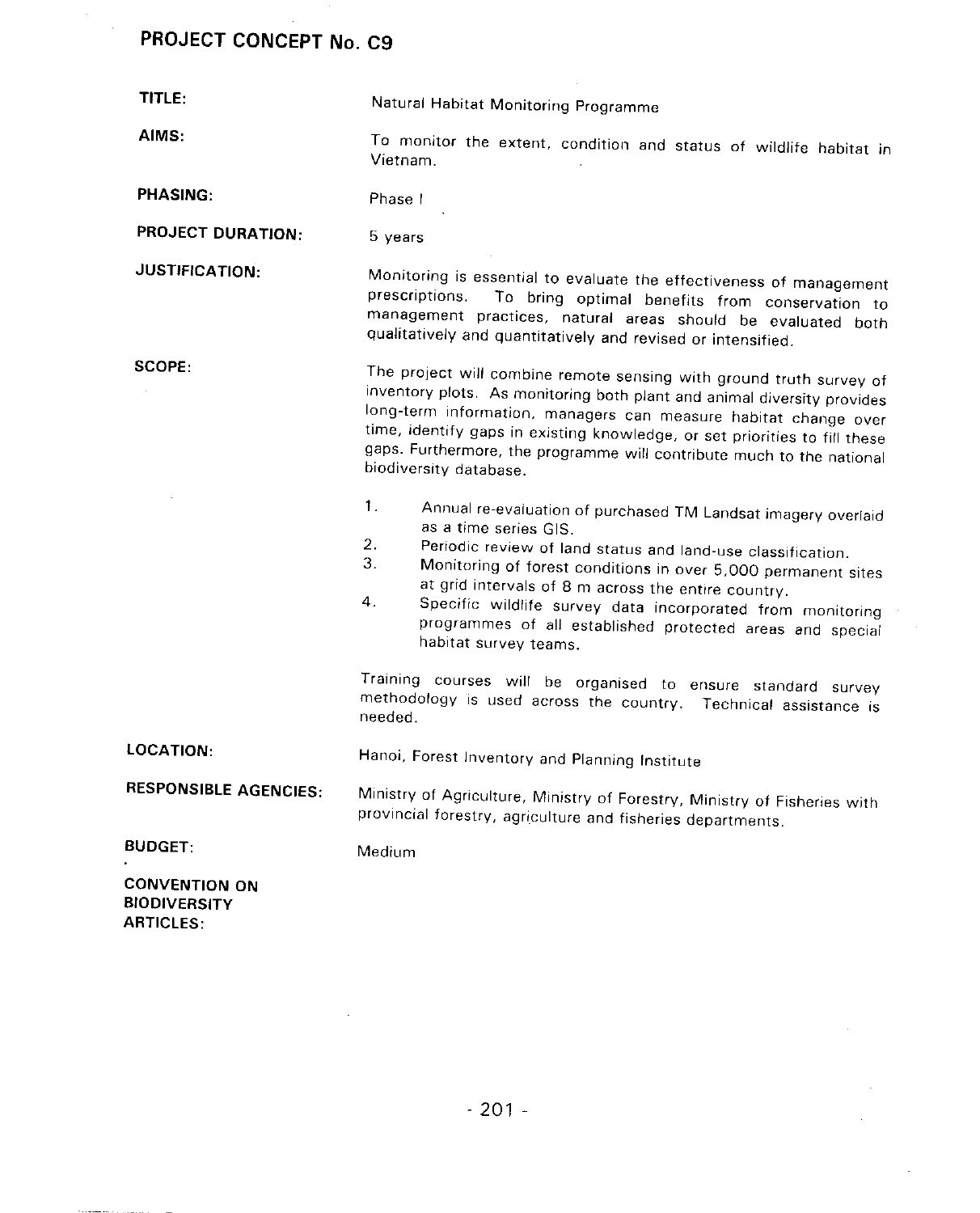TITLE: Establishment of National Biodiversity Database

AIMS: **Develop a comprehensive biological inventory** and monitoring<br>programme to develop a national biodiversity database. Collate data on p**r**og**ra**mme t**o** dev**e**l**o**p **a** oation**a**\_ bJodive**rs**ity d**a**t**a**b**as**e. C**o**ll**a**t**e** d**a**t**a on** status and distribution of species and their habitat. Monitor trends threats to Biodiversity.

PHASIN**G**: Phase II

PROJECT DURATION: 5 years (initially)

JUSTIFICATION: Although several agencies have gathered according constant thus far species in certain areas, the implimation generated three insuffi**c**ient for long**-**term **a**nd comprehens**i**v**e co**n**s**ervat**i**on. A animals including their ecological functions is especially urgent given animals including their ecological functions is especially combined w the rapid exploitation of natural resources in Victimines with growing human population.

> While developing comprehensive biological inventories and **monitoring** schemes, it is essential to have the involvement and full participation of all key agencies,

SCOPE: The database would be a network between key agencies involved in<br>different aspects of biodiversity management. Update of the different aspects of biodiversity management. biodiversity database would be a continual process where sensing data with ground-truth surveys will link with the monitoring data in the form of relational databases and GIS.

> The **n**etwo**r**k **s**ho**u**ld b**e c**o**mpa**tibl**e** with and **es**t**a**blish d**a**t**a s**ha**r**i**n**g li**n**ks with other regional and global programmes especially the World Conservation Monitoring Centre (WCMC) in England.

**T**he project will involve acquisition of hardware and software**,** training of data m**ana**gers, d**e**vel**o**pme**n**t of data handli**ng** p**r**o**t**oc**o**ls**,** integrati**on** with existing remote sensing and forces, and from truth check programmes and additional field-surveys and ground truth checking.

LOCATION: Hanoi, Haiphong.

RESPONSIBLE AGENCIES: Institute of Ecological and Biological Research in the Search of Ocenography Planning Institute, Ministry of Forestry, Institute of Oceanography. be co-ordinated through MOSTE.

BUDGE**T**: M**e**dium

CONVENTION ON **BIODIVERSITY** ARTICLES: 6**,** 7**,** 16, 17 and 18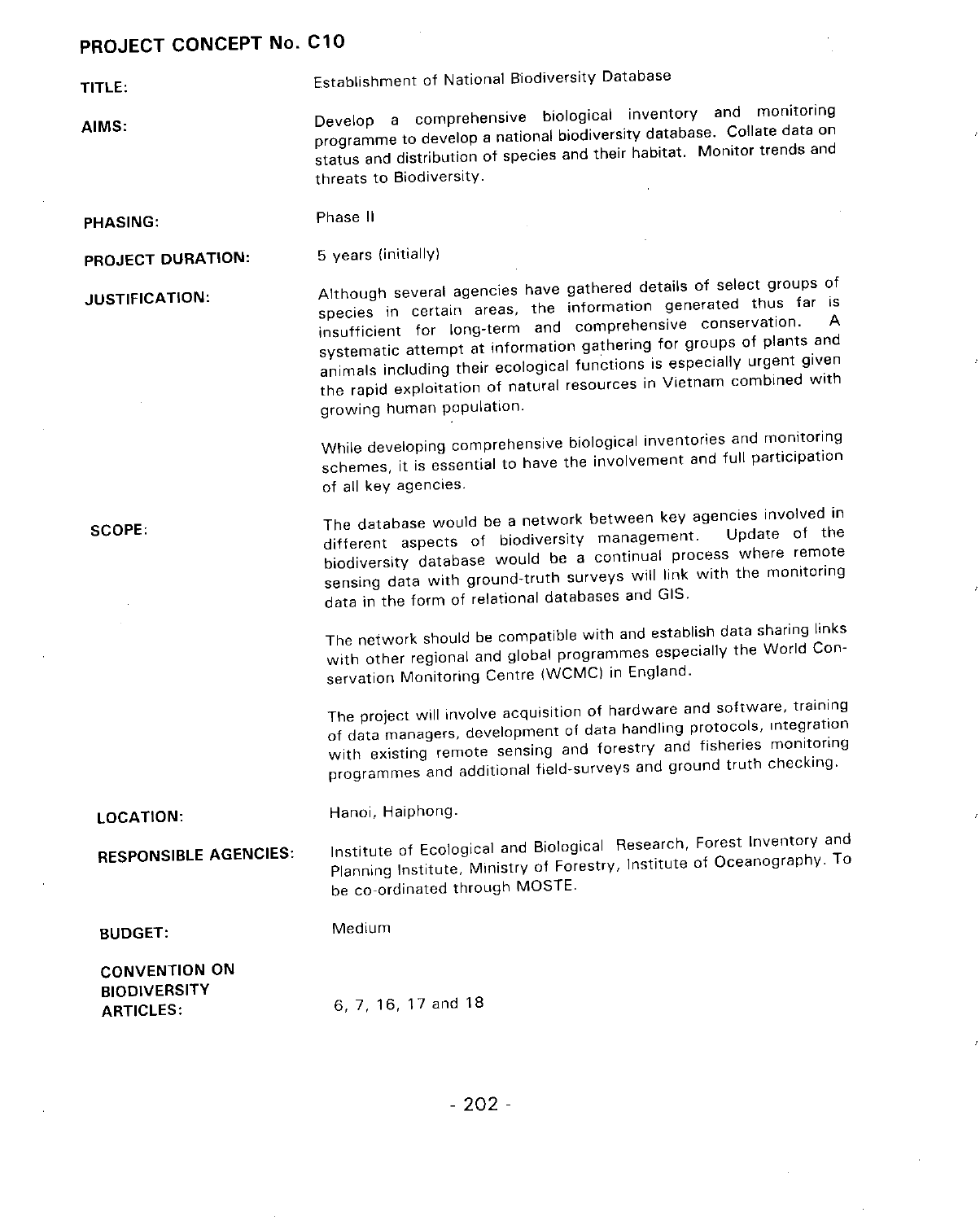$\sim 10^{-11}$ 

 $\frac{1}{2} \frac{1}{2} \frac{1}{2}$ 

| TITLE:                                                          | Marine Biodiversity Database                                                                                                                                                                                                                                                                                                                                                                                                               |  |  |
|-----------------------------------------------------------------|--------------------------------------------------------------------------------------------------------------------------------------------------------------------------------------------------------------------------------------------------------------------------------------------------------------------------------------------------------------------------------------------------------------------------------------------|--|--|
| AIMS:                                                           | To collate and facilitate exchange of scientific information on coastal<br>and marine species and habitats.                                                                                                                                                                                                                                                                                                                                |  |  |
| <b>PHASING:</b>                                                 | Phase III                                                                                                                                                                                                                                                                                                                                                                                                                                  |  |  |
| <b>PROJECT DURATION:</b>                                        | three years (initially)                                                                                                                                                                                                                                                                                                                                                                                                                    |  |  |
| <b>JUSTIFICATION:</b>                                           | The application of database to store scientific information is extremely<br>premature and requires lots of technical support for its development.<br>A marine biodiversity database system is essential for information flow<br>and analysis, often necessary for decision making on site selection and<br>conservation measures.                                                                                                          |  |  |
| SCOPE:                                                          | This project may be integrated into the National Biodiversity Database<br>Project (No.G1).                                                                                                                                                                                                                                                                                                                                                 |  |  |
| $\mathbf{x}^{\mathsf{s}}$                                       | In addition to the distributions of all known species in various<br>ecosystems, hydrological data and fisheries productions may be<br>incorporated to predict trends, especially of heavily exploited and<br>indicator species. Library collections of local and foreign literature<br>should be entered and constantly updated and made available to<br>various institutes.<br>Basic training on database management will be<br>provided. |  |  |
| <b>LEAD AGENCY:</b>                                             | <b>NCNST</b>                                                                                                                                                                                                                                                                                                                                                                                                                               |  |  |
| <b>RESPONSIBLE AGENCIES:</b>                                    | IOC Vietnam and various Institutes (HIO, RIMP, IEBR, IOG, IOOC,<br>SIEBR, University of HCM, Hue, etc.)                                                                                                                                                                                                                                                                                                                                    |  |  |
| <b>LOCATION:</b>                                                | Hanoi, Haiphong, Nha Trang, HCM                                                                                                                                                                                                                                                                                                                                                                                                            |  |  |
| <b>BUDGET:</b>                                                  | Medium                                                                                                                                                                                                                                                                                                                                                                                                                                     |  |  |
| <b>CONVENTION ON</b><br><b>BIODIVERSITY</b><br><b>ARTICLES:</b> | 17 and 12                                                                                                                                                                                                                                                                                                                                                                                                                                  |  |  |

 $\mathcal{L}^{\text{max}}_{\text{max}}$  and  $\mathcal{L}^{\text{max}}_{\text{max}}$ 

 $\sim 10^{11}$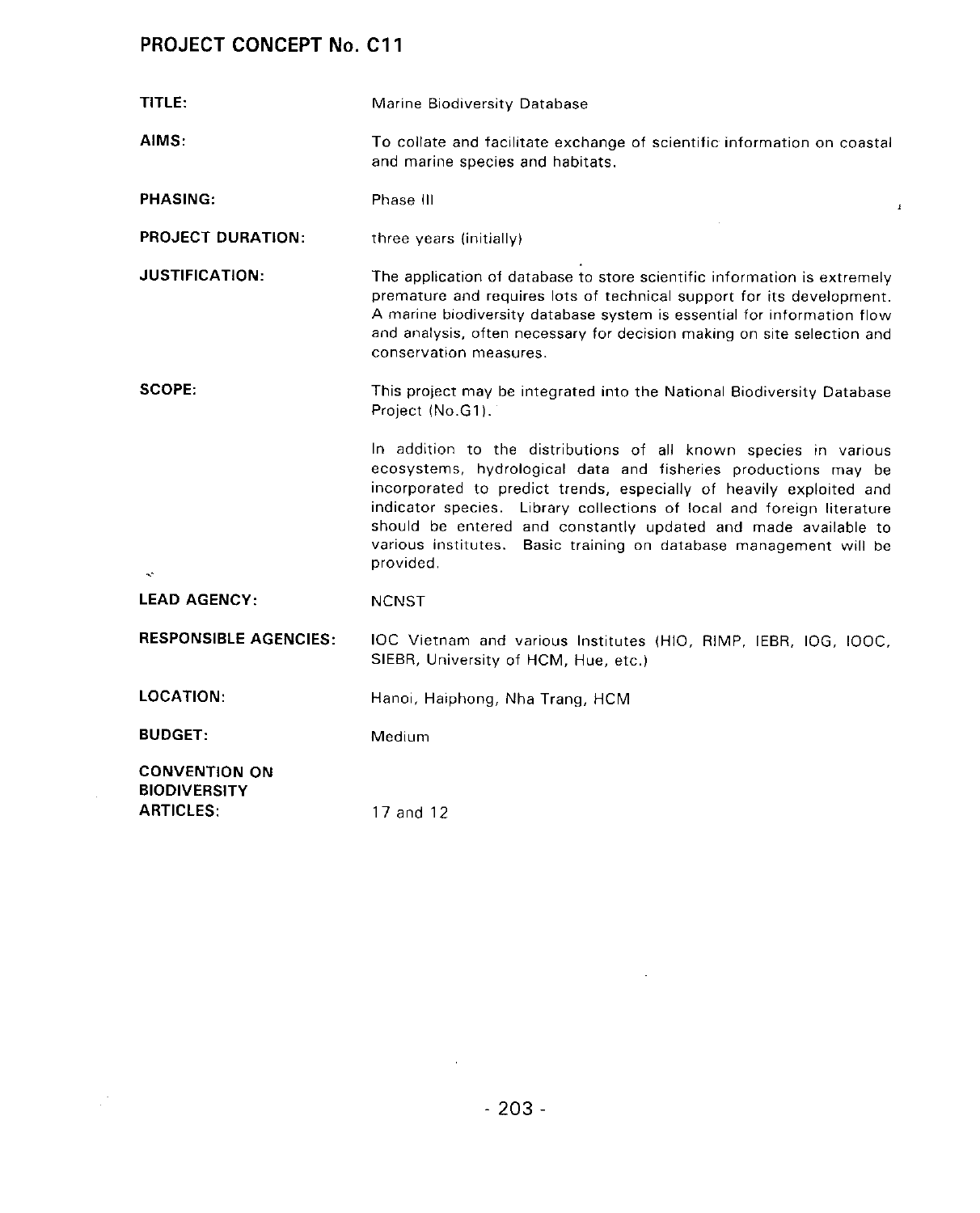TITLE: Biodiversity of the Ke Bang Karst

AIMS: To carry out research on the status**,** the distribution of species and the conditions of wildlife habitat.

PHASING: Phase III

PROJECT DURATION: five years (initially)

JUSTIFICATION: The large karst area of Ke Bang (Quang Bioh Province) is the last ecological region in Vietnam where the natural and socio**-**economic conditions **-** including the biodiversity - are unknown up to this day.

SCOPE: To collate data concerning biodiversity in this large ar**e**a through linking ground-truth survey explorations and aerial plus remote sensing analysis.

> All the data collected will be treated by informatic and automatic cartography with the help of the application of e reliable GIS.

> To make the study, assessment and forecasting edvironmental changes due to human activities as well as the changes of other natural processes for suggesting different ways of rational use of natural resources, environmental and biodiversity conservation.

LOCATION: Hanoi, Dong Hoi (Quang Binh Province)

RESPONSIBLE AGENCIES: Association of Vietnamese Geographers (A.V.G.), Institute of Geography (National Centre for Natural Sciences and Technology)**,** Department of Geography in Hanoi State University**,** Forest Inventory and Planning Institute, Institute of Ethnics and Minorities (National Centre for Social and Human Sciences).

BUDGET: Medium

CONVENTION ON BIODIVERSITY ARTICLES: 7 and 8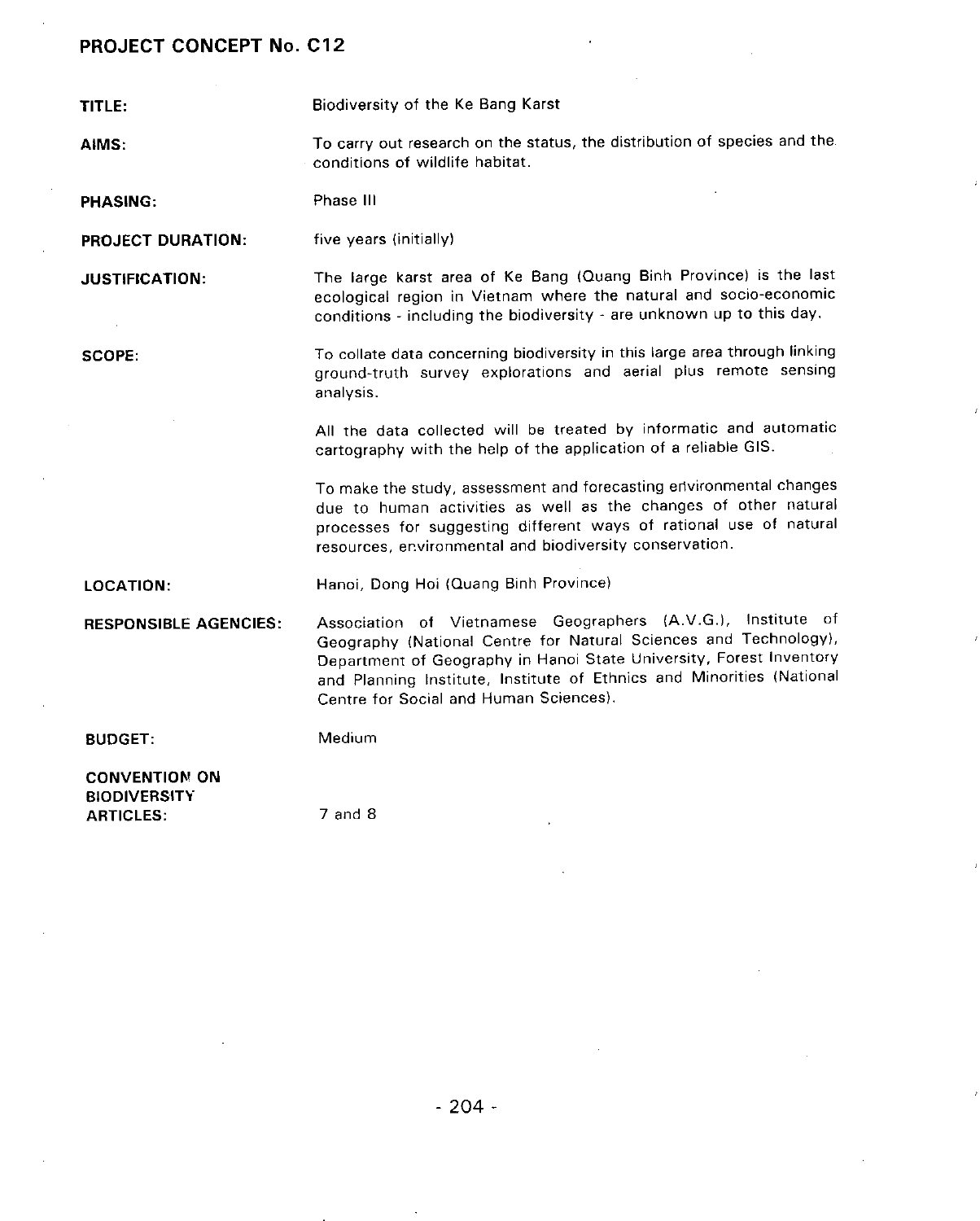$\mathcal{A}^{\pm}$ 

 $\sim$   $\sim$ 

| TITLE:                                                          | Public Awareness & Education on Marine Environment and Resource<br>Conservation                                                                                                                                                                                                                                                                                                                                                                                                                                                                                                        |  |  |  |
|-----------------------------------------------------------------|----------------------------------------------------------------------------------------------------------------------------------------------------------------------------------------------------------------------------------------------------------------------------------------------------------------------------------------------------------------------------------------------------------------------------------------------------------------------------------------------------------------------------------------------------------------------------------------|--|--|--|
| AIMS:                                                           | To advertise fisheries regulations and promote resource protection<br>concepts to fishermen.                                                                                                                                                                                                                                                                                                                                                                                                                                                                                           |  |  |  |
| <b>PHASING:</b>                                                 | Phase i                                                                                                                                                                                                                                                                                                                                                                                                                                                                                                                                                                                |  |  |  |
| <b>PROJECT DURATION:</b>                                        | 6 years                                                                                                                                                                                                                                                                                                                                                                                                                                                                                                                                                                                |  |  |  |
| <b>JUSTIFICATION:</b>                                           | Numerous questionnaires and interviews have revealed the lack of<br>public awareness as being a major constraint to biodiversity<br>conservation. Limitations in management capacity call for local support<br>in almost all kinds of conservation projects.                                                                                                                                                                                                                                                                                                                           |  |  |  |
| <b>SCOPE:</b>                                                   | Activities will largely involve visits and promotional tours round fishing<br>villages and popular fishing grounds and shelters by special "Awareness<br>Promotion Teams" formed under the Fisheries Resource Protection<br>Department. Such activities may be incorporated into the existing<br>duties of patrol guards and marine police and be strengthened prior to<br>and during the protected (spawning) seasons of important fisheries<br>species. Topics on nature conservation should be added to existing<br>school curriculum especially in coastal provinces and villages. |  |  |  |
| <b>LEAD AGENCY:</b>                                             | Ministry of Fisheries                                                                                                                                                                                                                                                                                                                                                                                                                                                                                                                                                                  |  |  |  |
| <b>RESPONSIBLE AGENCIES:</b>                                    | à.<br>Fisheries Resource Protection Department in provinces<br>Department of Education<br>Local schools                                                                                                                                                                                                                                                                                                                                                                                                                                                                                |  |  |  |
| PRIORITY LOCATIONS:                                             | Pilot provinces/villages to be selected.                                                                                                                                                                                                                                                                                                                                                                                                                                                                                                                                               |  |  |  |
| <b>BUDGET:</b>                                                  | Medium                                                                                                                                                                                                                                                                                                                                                                                                                                                                                                                                                                                 |  |  |  |
| <b>CONVENTION ON</b><br><b>BIODIVERSITY</b><br><b>ARTICLES:</b> | 13                                                                                                                                                                                                                                                                                                                                                                                                                                                                                                                                                                                     |  |  |  |

 $\frac{1}{2}$ 

 $\pmb{\ast}$ 

 $\sim 10^7$ 

 $\bar{z}$ 

 $\boldsymbol{\delta}$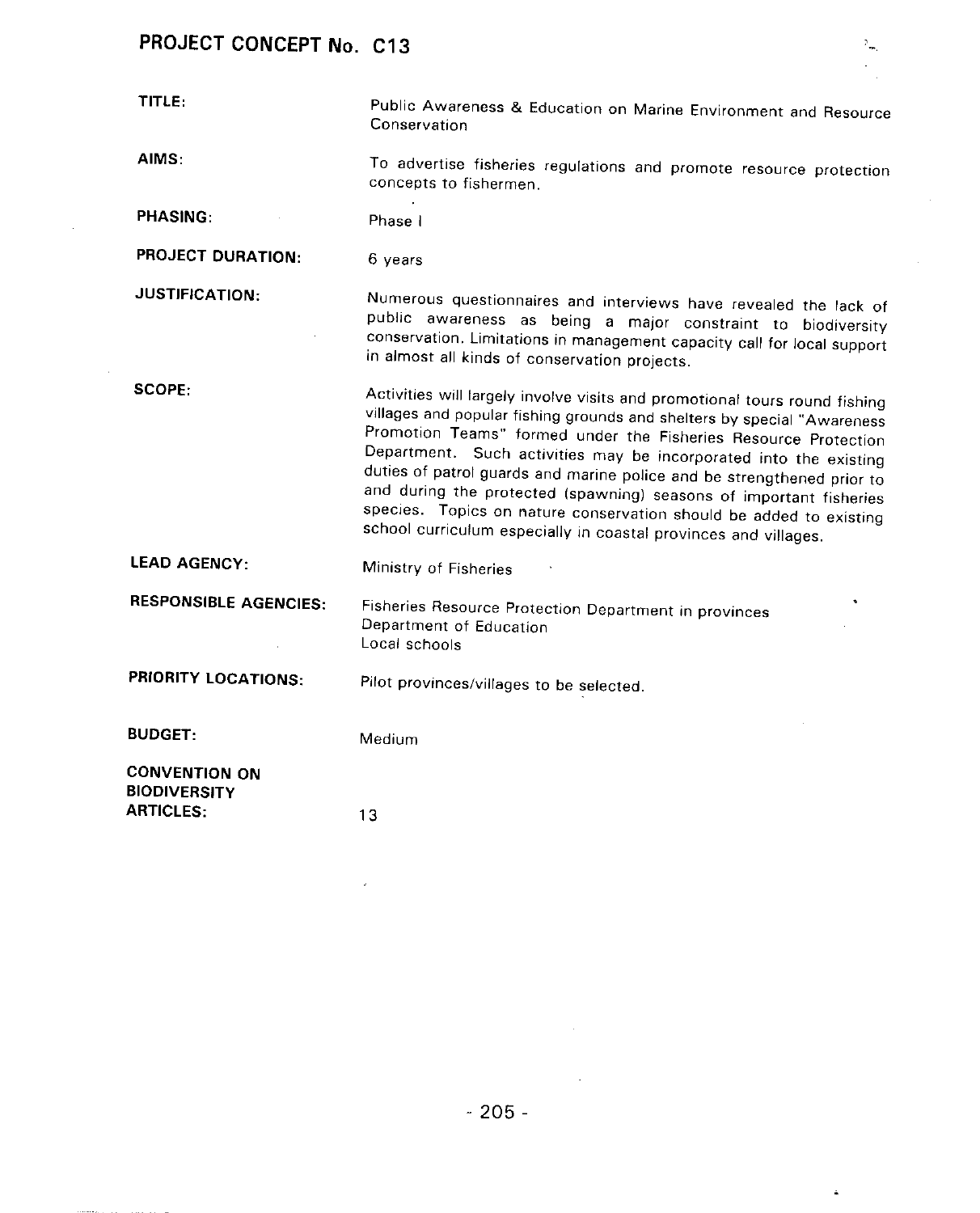ARTICLES:

 $\sim$ 

| TITLE:                                                                |                                                                                                                                                                                                                                 | <b>Biodiversity Public Awareness Campaign</b>                                                                                                                                                               |  |  |
|-----------------------------------------------------------------------|---------------------------------------------------------------------------------------------------------------------------------------------------------------------------------------------------------------------------------|-------------------------------------------------------------------------------------------------------------------------------------------------------------------------------------------------------------|--|--|
| AIMS:                                                                 | Promote greater understanding and appreciation for biodiversity.                                                                                                                                                                |                                                                                                                                                                                                             |  |  |
| <b>PHASING:</b>                                                       | Phase II                                                                                                                                                                                                                        |                                                                                                                                                                                                             |  |  |
| PROJECT DURATION:                                                     | five years (initially)                                                                                                                                                                                                          |                                                                                                                                                                                                             |  |  |
| <b>JUSTIFICATION:</b>                                                 | The protection and conservation of biodiversity largely depend on<br>political will and institutional base. Development of such protective<br>social systems requires both formal and informal education to raise<br>awareness. |                                                                                                                                                                                                             |  |  |
| SCOPE:                                                                |                                                                                                                                                                                                                                 | The project will have three main thrusts:                                                                                                                                                                   |  |  |
|                                                                       | 1.                                                                                                                                                                                                                              | Formal education - New materials will be introduced into school<br>curricula at all levels as well as some university courses.                                                                              |  |  |
|                                                                       | 2.                                                                                                                                                                                                                              | Use of mass media - television, radio, public notice boards,<br>newspapers, magazines and newsletters.                                                                                                      |  |  |
|                                                                       | 3.                                                                                                                                                                                                                              | Extension programme - awareness-related works in villages by<br>extension teams to demonstrate the benefits that villagers gain<br>by protecting forest resources. NGO participation will be<br>encouraged. |  |  |
| <b>LOCATION:</b>                                                      |                                                                                                                                                                                                                                 | Hanoi and all provinces                                                                                                                                                                                     |  |  |
| <b>RESPONSIBLE AGENCIES:</b>                                          |                                                                                                                                                                                                                                 |                                                                                                                                                                                                             |  |  |
|                                                                       |                                                                                                                                                                                                                                 | MOSTE to co-ordinate with other ministries including Ministry of<br>Education and Ministry of Culture and Information                                                                                       |  |  |
| <b>BUDGET:</b>                                                        | Medium                                                                                                                                                                                                                          |                                                                                                                                                                                                             |  |  |
| <b>CONVENTION ON</b><br><b>BIODIVERSITY</b><br>13<br><b>ARTICLES:</b> |                                                                                                                                                                                                                                 |                                                                                                                                                                                                             |  |  |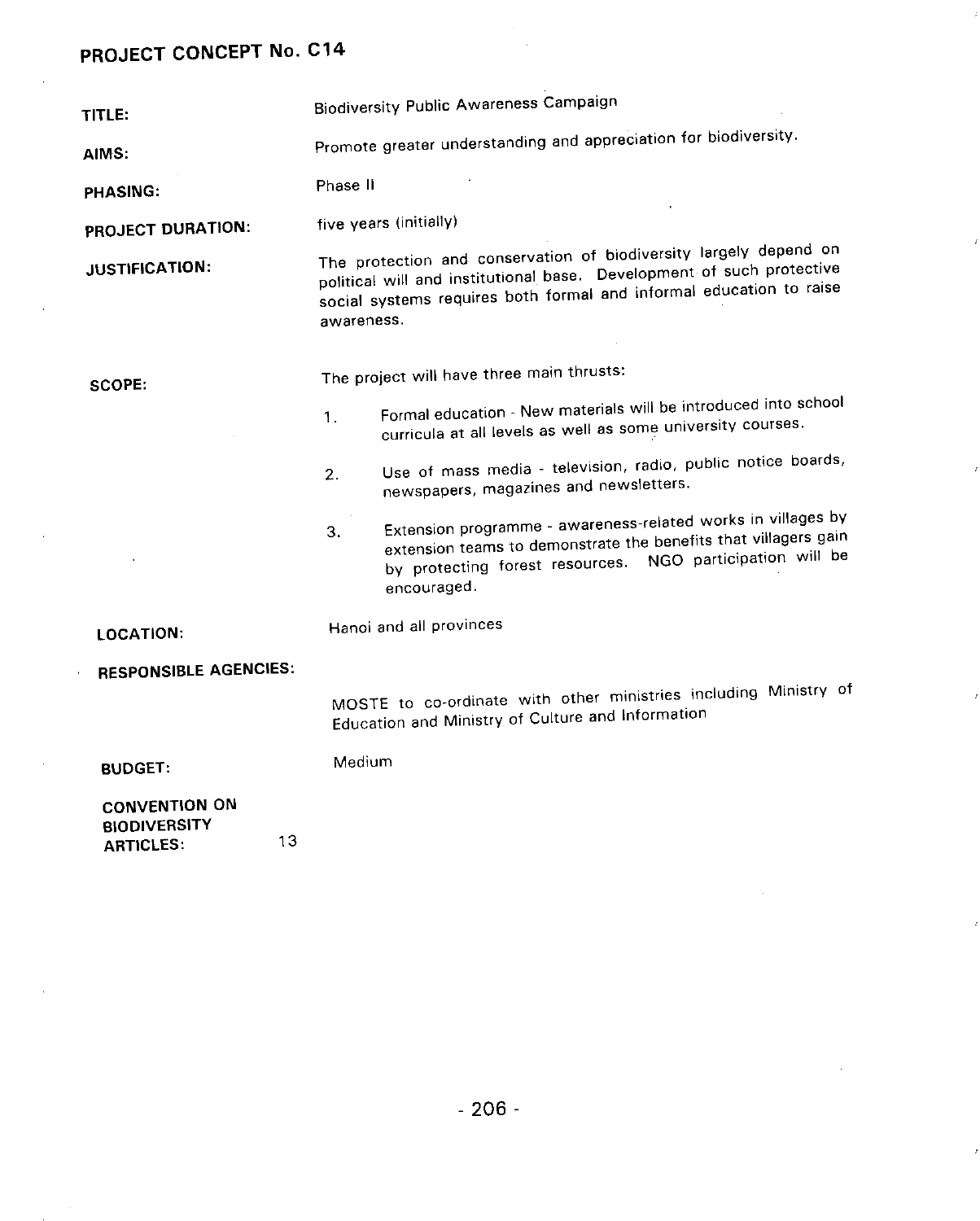**TITLE:** Development of Biodiversity Awareness Centre for Decision Makers **Planners** 

AIMS: Increase the understanding of the imp**o**rtance of biodiversity conservation among senior government leaders and decision makers.

PHASING: Phase II

PROJECT DURATION: 5 years

JUSTIFICATION: Awareness among senior government leaders and decision m**a**kers about the importance **o**f biodiversity conservation remains Iow. Although they are aware **o**f global conservation**,** busy schedules permit them little or no time to learn more. Alternatively, they may overcome such deficiency through study tours and weekend short**-**visits to natural areas, Th**e**se senior personnel hav**e** a great potential to contribute to conservation in decision making by **e**xperiencing biodiversity first hand.

SCOPE: 1. To establish three regional centres in attractive natural recreational sites (inside accessible parks or reserves) to provide effective awareness programmes and optimal exposur**e** on nature conservation.

> 2. To develop suitable awareness **m**aterials**,** audio visual pr**o**grammes**,** displays**,** courses ahd talks.

> 3. To hold periodic short seminars or we**e**kends for seni**o**r leaders. The location and schedule must be attractive and recreational to attra**c**t busy officials from their normal duties for a few days. It is hoped the officials wilt absorb new ideas about the importance of biodiversity conservation. Courses would involve discussions led by skilled educators.

LOCATION: Cat Ba**,** Bach Ma**,** Nui Ba

RESPONSIBLE AGENCIES: Ministry of Forestry**,** MOSTE**,** Ministry of Fisheries**,** Ministry of AgricuJtura, Ministry of Health

BUDGET: Medium

CONVENTION ON **BIODIVERSITY** ARTI**C**LES: 6 and 13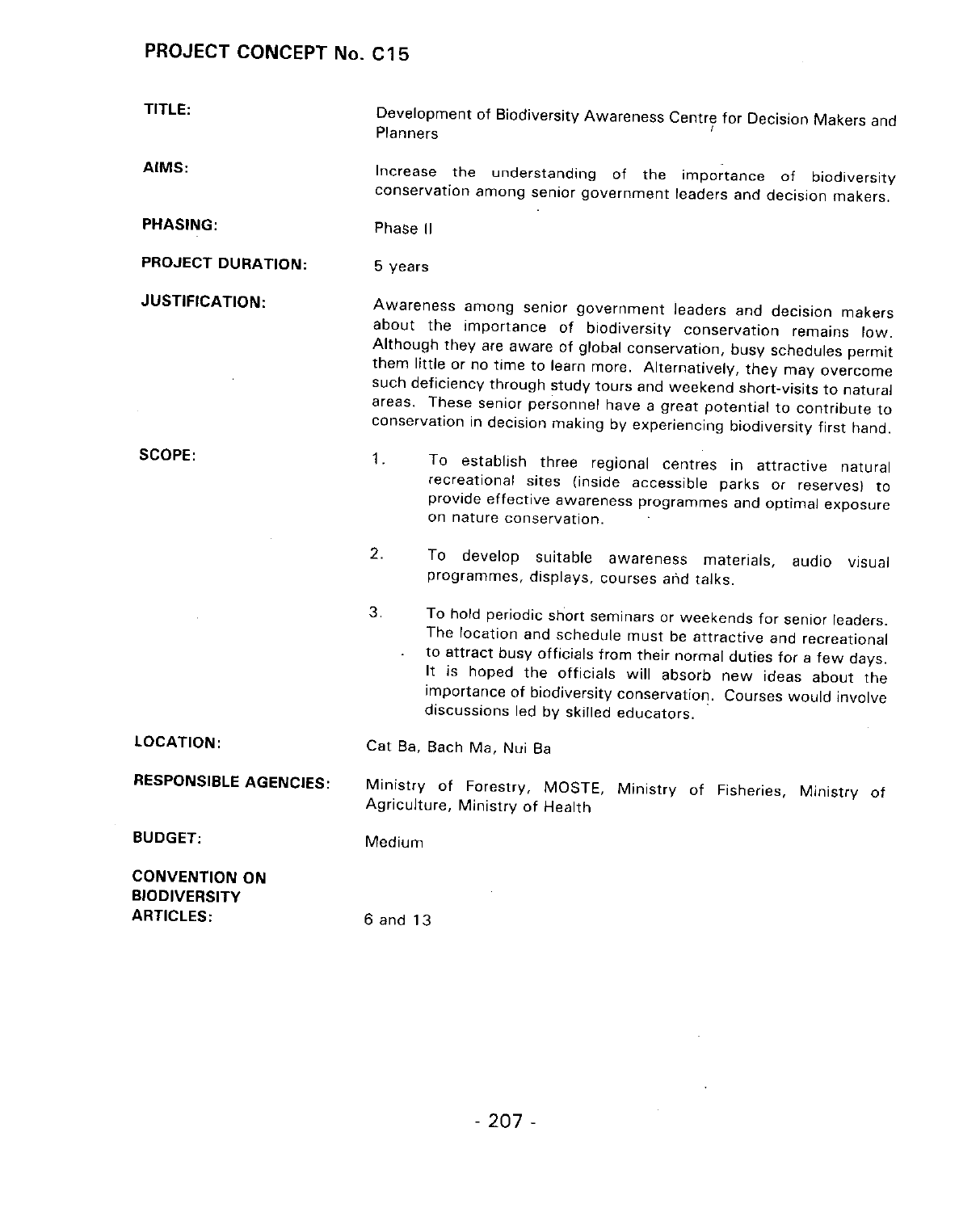#### BIBLIO**G**RAPHY

Ashton**,** P.S.**,** 1984. Long-term changes in dense and open inland forests following herbicidal attack. In: Westing (Ed.) "Herbicides in War: The Long-term Ecological and Ecological and Ecologica Human Consequences. 33-37.

Bassus, W., 1973. Wildlife**,** Hunting and Conservation in Vietnam. Arch. Naturschutz u. Landschfisforsch 13(3): 257-267.

Bishop**,** M.A.**,** 1988. Results of the First Annual Black-necked Crane Winter Count in Bhutan**,** China**,** and Vietnam. Privately produced report.: 10 pp.

Bo Khoa Hoc, Cong Nghe Va Mol Truong (1992) **Sach Do Vietnam: Phan Dong Vat**. Hanoi**,** Vietnam: Science and Technics Publishing House.

Bui Dinh Chung, 1993. Marine Small-scale Fisheries of Vietnam. Paper 1993. the Symposium of Indo-Pacific Fisheries Commission IPFC, November 1993.

Collar**,** N. J.**,** and Andrew, P. (1988) **Birds to Watch:** T**he ICBP**

**Checklist of Threatened Birds**. Cambridge**,** U.K.: Internation**a**l Council For Bird Preservation.

Committee 52D**,** 1985. Vietnam - National Conservation Strategy (draft). IUCN**/**WWF India**,** Delhi: 72 pp.

Corbet**,** G. B. and Hill**,** J. E. (1992) **The Mammals of the Indomalayan Region: A systematic Review**. Oxford**,** U.K.: Oxford University Press.

Dang Huy Huynh, Dan Ngoc Can**,** Quoc Anh & Nguyen Van Thang**,** 1984. Long-term changes in the mammalian fauna following herbicidal attack. The SIPR "Herbicides in War: The Long-term Ecologica\_ and Human Consequences, SIPRI**,** Stockholm: 49-52.

Dang Huy Huynh (1988) **Biology and ecology of cattle in Vietnam**. Hanoi Science and Technology Press.

Dietz**,** L. (1985) Captive-born golden lion tamarins released into the wild: a report from the field. **Primate Conservation**. 6: 21-27.

D/nh Hiep, 1984, Long-term changes in dense inland for the Long-term Feological and Hum In: Westing  $|EQ_i|$  Herbicides in War: The Long-term  $\epsilon$ Consequences.: 31-32.

- **2**08 -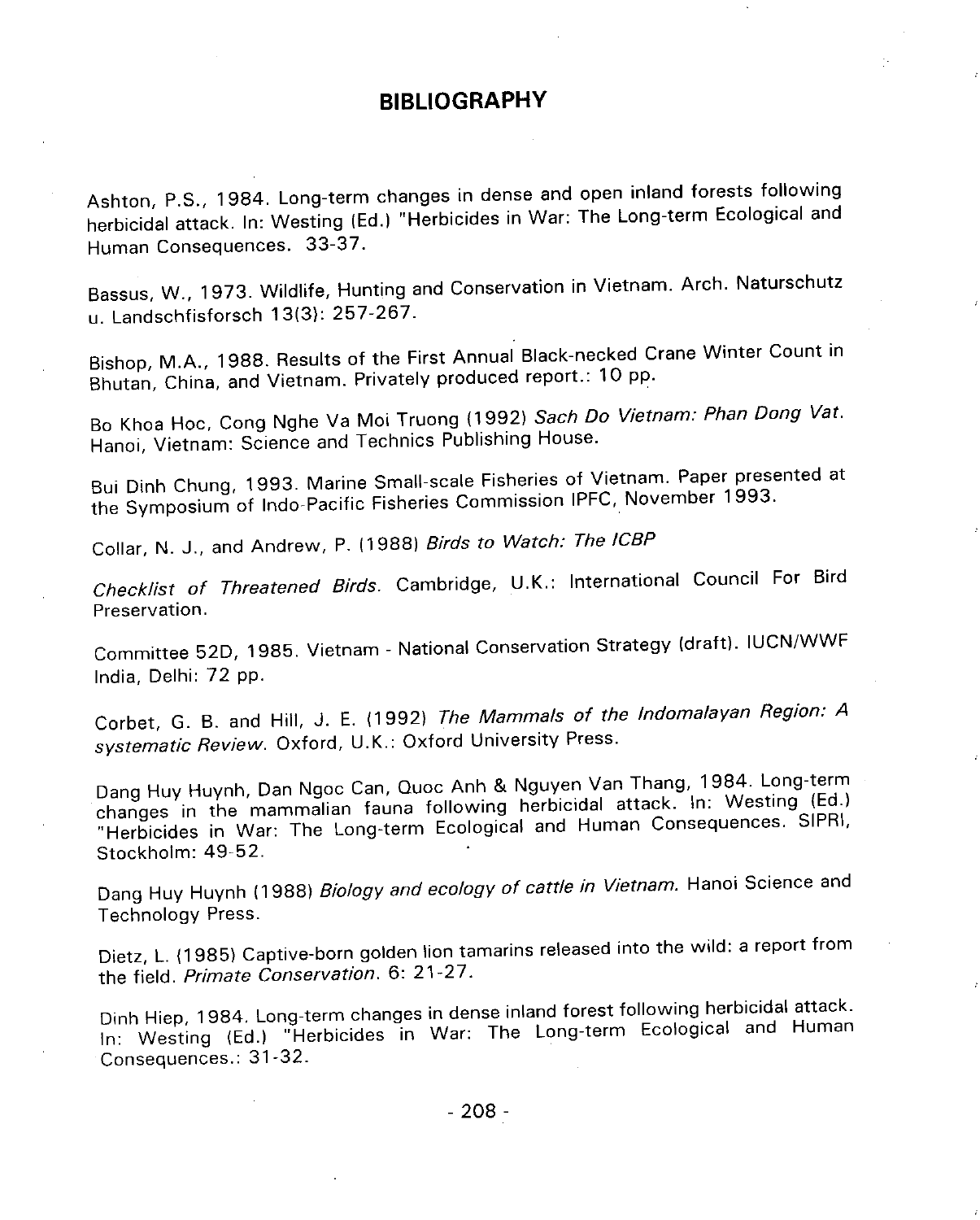Eames, J. C.**,** Robson**,** C. R.**,** Nguyen Cu and Truong Van La (1992)

**Vietnam Forest Project: Forest Bird Surveys in Vietnam**. Cambridge**,** U.K.: BirdLife International.

Ehrlich, P. R. (1988) Tomorrow's world: why saving biodiversity is today's priority. World Birdwatch 10 (2): 6-7.

Eudey, A.A., 1987. Action Plan for Asian Primate Conservation; 1987-1991. IUCN**/**SSC Primate Specialist Group: 65 pp.

General Statistical Office**,** 1992. Statistics data of Vietnam's agriculture**,** forestry and fishery (1976-1991) - the pivotal areas of commodity production. Statistical Publishing House**,** Hanoi. pp.349.

Haryono**,** M. (1993) **Report** o**f J**a**van Rhin**o **Rhinoceros s**o**ndiacus surv**ey **in Vietnam**. Unpublished report to WWF International.

ICBP (1992) **Putting Biodiversit**y **on the map, priori**ty **areas for global conservation**. Cambridge**,** U.K.: International Council for Bird Preservation.

\_UCN**,** 1988. 1988 IUCN Red List of Threatened Animals. IUCN**,** G\_and**,** Switzerland and Cambridge**,** U.K.: 154 pp.

Le Dien Duc**,** 1989. Socialist Republic of Vietnam. In Scott**,** D.A. (Ed.) "A Directory of Asian Wetlands". IUCN**, G**land**,** Switzerland and Cambridge**,** U.K.: 749-793.

Laurie**,** A., Ha Dinh Duc and Pham Trung Anh (1989) **Survey for Kouprey (Bos sauveli) in w**e**stern Dac Lac Province, Vietnam**. Unpublished report to the Kouprey Conservation Trust.

Mace**,** G.**,** Collar**,** N. J.**,** Cooke**,** J., Gaston, K., Ginsberg**,** J.**,** Leader William**,** N.**,** Maunder**,** M., and Milner-Gulland**,** E. J. (1993) The development of new criteria for listing species on the IUCN Red List. **Species**. Pp 16-22.

MacKinnon, J. 1990. The Nature Conservation System**,** National Parks and protected Areas. Technical Report No.3 of project VIE**/**88**/**037. 55 pp.

MacKinnon**,** J.**,** MacKir\_non, K.**,** arid Child**, G**. {1986/ **Ma**na**ging Protect**e**d Are**a**s in the Tropics**. Gland**,** Switzerland: IUCN.

MacKinnon**,** J. & MacKinnon**,** K., 1987. Conservation status of the primates of the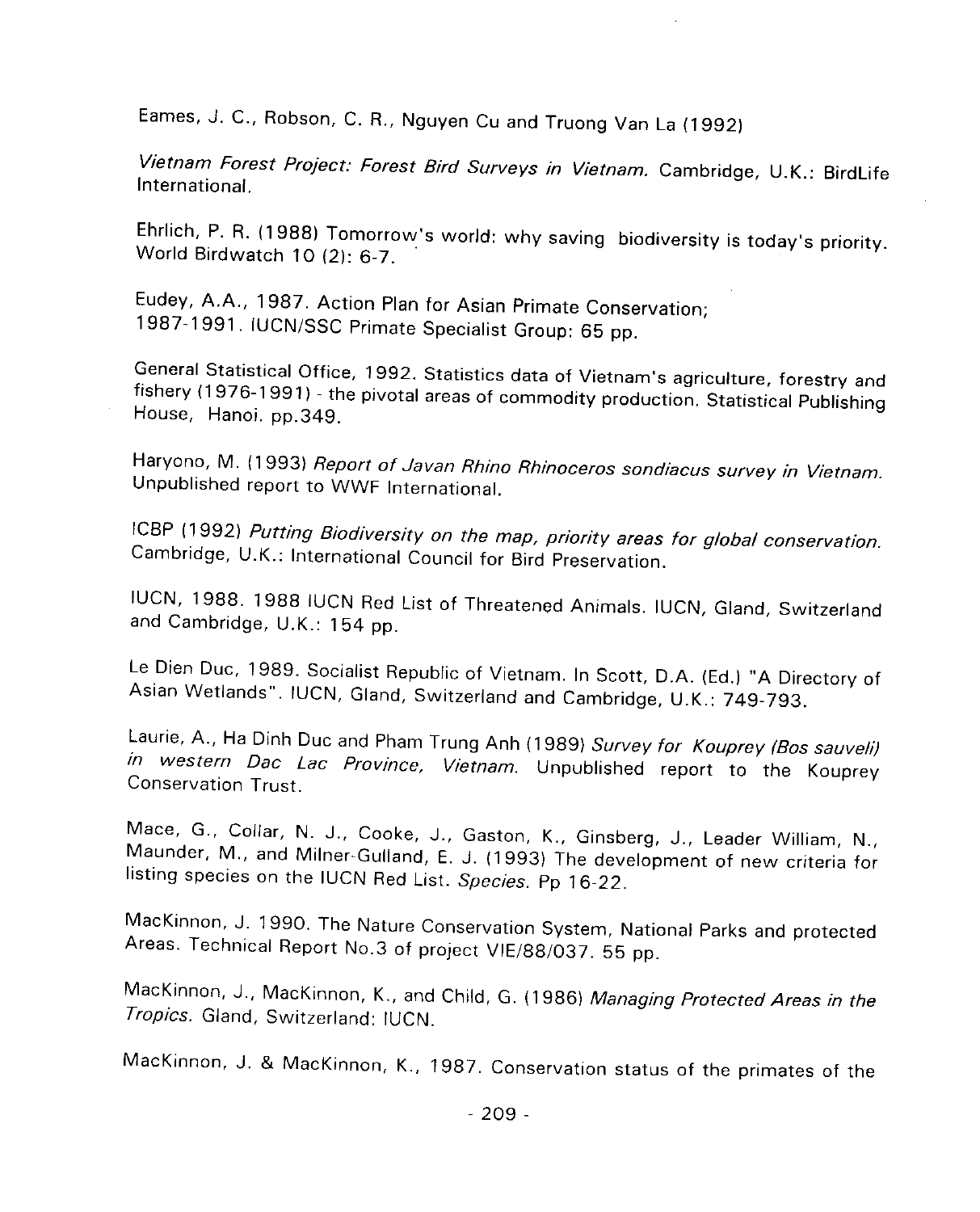Indo-chinese subregion. Primate Conservation**,** 8:187-195.

MacKinnon**,** J.R. & Stuart, S.N. (Eds.)**,** 1989. The Kouprey: An Action Plan for its Conservation. IUCN**/**WWF**/**: 20 pp.

Maguire, L. A.**,** Seal, U. S., and Brussard, P. F. (1987) managing critically endangered species: the Sumatran rhino as a case study. Pp. 141 - 158 in Soule, M. E. (1990) **Viable Populations for conservation**. Cambridge**,** U. K.: Cambridge University Press.

Mai Dinh Yen**,** 1985. Species composition and distribution of the freshwater fish fauna of the North of Vietnam. Hydrobiologia 121:281-286.

Mai Dinh Yen**,** 1988. Species composition and distribution of the freshwater fish fauna of Southern Vietnam. Hydrobiologia 160:45-51.

Mai Dinh Yen**,** 1991. Thanh phan Ioai va su Phan Bo cac Ioai ca nuoc ngot o cac tinh yen bien Nam Trung Bo. Tap Chi Khoa Hoc No 3: 47-54.

McNeely, J. A.**,** Miller, K. R., Reid, W. V. Mittermeier**,** R. A.**,** and Werner**,** T. B. (1988) **Conserving the world**'**s b**i**od**i**v**e**rsity**. Gl**an**d and Washington: IUCN**,** WRI, CI**,** WWF-US**,** The World Bank.

McNeely, J.A.**,** 1975. Wildlife and national parks in the Lower Mekong Basin. interim Committee for Coordination of Investigations of the Lower Mekong Basin**,** Bangkok: 73 pp.

Ministry of Fisheries**,** 1993. Report on the Fisheries Status in 1992 and Forthcoming Tasks and Objectives in 1993.

Ministry of Science**,** Technology and Environment**,** 1992. Red Data Book of Vietnam. Volume 1. Animals. Science and Technics Publishing House. pp.396.

National Research Coun**c**il (1992) **Conserving Biodive**r**sity**.' **A research agenda for development agencies**. Washington D.C.**,** U.S.A.: National Academy Press.

Pearl**,** M. (1992) Conservation of Asian Primates: Aspects of genetics and behavioral Ecology that predict vulnerability. Pp. 297 - 320 in Fiedler**,** P. L. and Jain**,** S. K. (1992) **Conservat**i**on B**i**olo**g**y**, New York and London. Chapman and Hall,

Pham Thuoc**,** 1984. Biological Resources and Potential in Vietnam Seas. Unpublished. (In Vietnamese)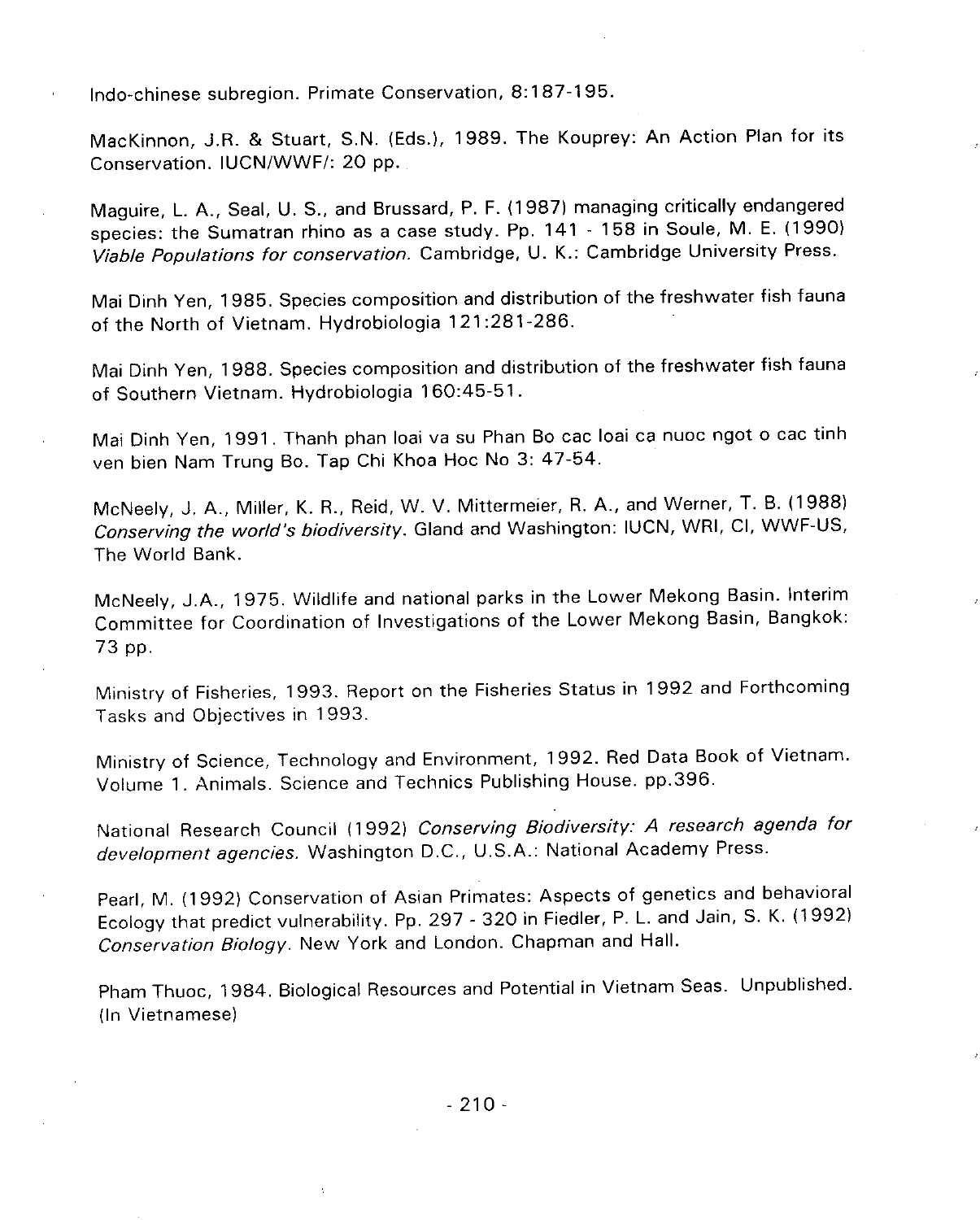Pham Thuoc, 1993. Preliminary Environmental Assessment and Aquaculture Development in Vietnam. Unpublished. (In Vietnamese)

Pham Thuoc**,** 1993. Preliminary Environmental Assessment and Aquaculture Development in Vietnam. Unpublished. (In Vietnamese)

Pham Van Ninh**,** 1989. Oil Pollution in Quy Ngon Gulf due to the Leela ship accident - 10**/**8**/**89. Unpublished. (In Vietnamese)

Ratajszczak**,** R.**,** 1986. Species Conservation Priorities in Vietnam. Annex IV of FAO consultant**'**s report.: 12 pp. No.3, TCP/VIE/6654 FAO, Rome: 30 pp.

Consultancy report on deer farming and conservation perspectives. Field Document No.3<sub>0</sub>2020K, TC<sub>P</sub> COA, TC<sub>P</sub> & TREDITIE DUC,

Ratajszczak**,** R., Cox**,**. R.**,** & H**a** Dinh Duc, 1990. A Preliminary Survey of Primates in North Viet North Viet Cool of Minimum Propical Intersts. Pp.

Raven, P. H. (1988) Our diminishing tropical forests. Pp. 119-122 in E, O. Wilson, ed. **Biodiversity. Washington, N. R. (1909) Reeping options all** 

Reid, W. V. and Miller, K. R. (1989) **Keeping options afive: the scientific basis for conservative Conservation**, Washington, Welful Resources Institute. Conservative Conservation Resources Institute.

Santiapillai, C, Pham Mong Giao and Vu Van Dung (1991) Conservation a management of Javan Rhino Rhinoceros sondaicus in Vietnam. Unpublished report to WWF International.

**of Javan Rhino Rhinoceros sondaicus in Vietnam**. Unpublished report to WWF  $\overline{\phantom{a}}$  ...  $\overline{\phantom{a}}$ 

Schaller, G.B., Nguyen Xuan Dang & Le Dinh Thuy, 1989. Javan Rhinoceros in Vietnam. Mimeo report.: 11 pp.

Schmid, M. 1993. Vietnam, Kampuchea and Laos. In "Floristic Inventory of Tropical Countries". Campbell, D.J & H.D. Hammond (Eds.). NYBG and WWF. pp. 85-89.

SVR State Committee for Sciences, 1991. Vietnam National Plan for Environment one Contribution of Secondary 1991, Victimit National Fight of Chvilometric Secondary. New Band West and West and W<br>Sustainable Development 1991-2000 - Francisco March 2001-2002 SVR State Committee for Sciences**,** 1991. Vietnam National Plan for Environment and

Sustainable Development 1991-2000; Framework for Action. UNDP Project VIE**/**89**/**021.